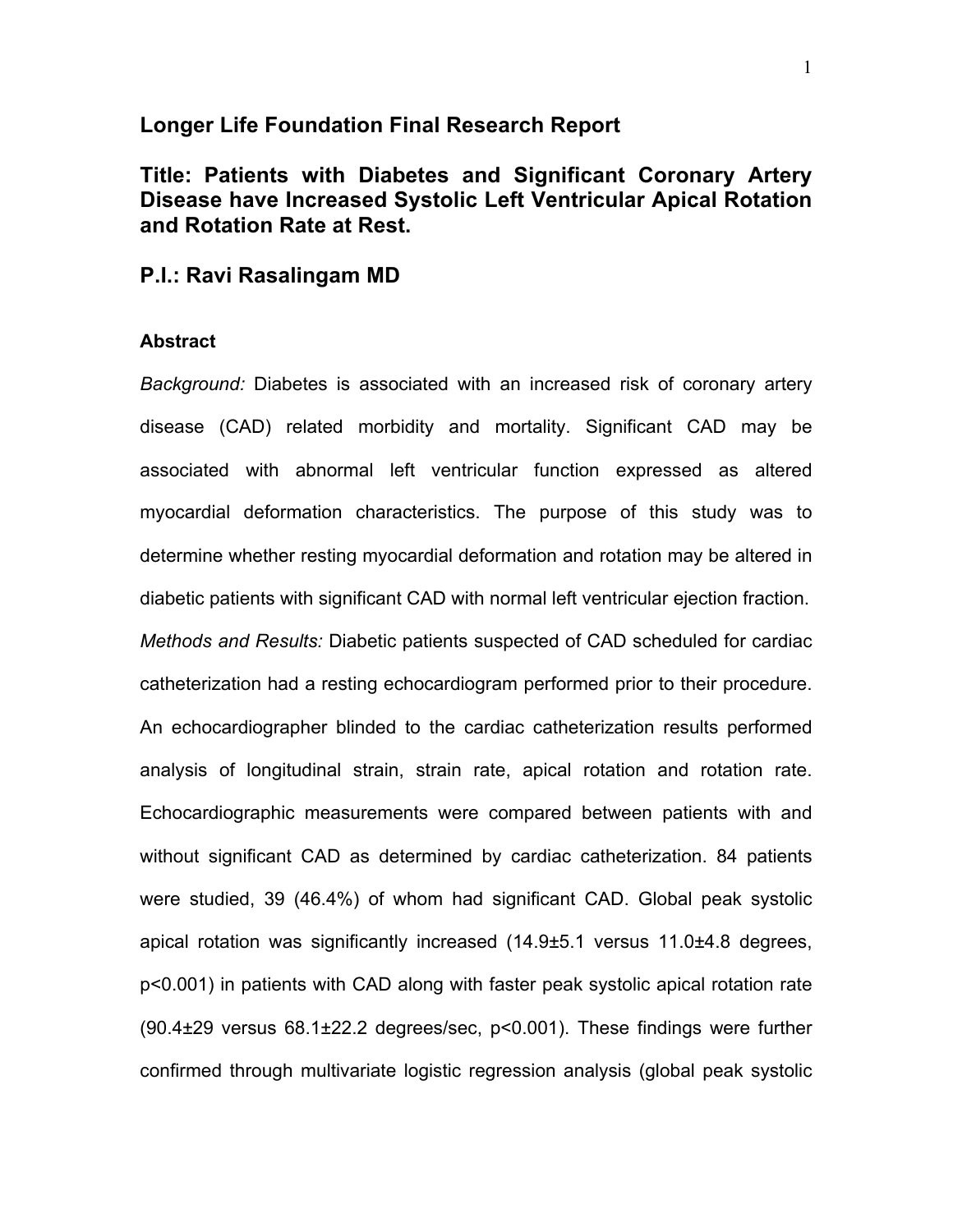apical rotation OR=1.16, p=0.004 and peak systolic apical rotation rate OR=1.05, p<0.001).

*Conclusions:* In conclusion, diabetic patients with significant CAD and normal LVEF exhibit an increase in peak systolic apical counter-clockwise rotation and rotation rate detected by echocardiography suggesting that significant CAD and its associated myocardial effects in patients with diabetes may be detected noninvasively at rest.

#### **Background**

Patients with diabetes are at increased risk of coronary artery disease and have a higher morbidity and mortality associated with initial presentation than patients without diabetes<sup>12</sup>. Early diagnosis and treatment of CAD is therefore critical in this patient population although no effective screening strategy currently exists to detect the presence of significant  $CAD^3$ .

A recent evolution in non-invasive imaging technology has allowed more sophisticated and accurate assessment of myocardial function in patients with CAD. Measurement of strain, defined as the degree of deformation of myocardium over the heart cycle relative to its initial dimension, has been shown to be abnormal by magnetic resonance imaging in patients with CAD in the absence of previous myocardial infarction<sup>4</sup>. The authors hypothesized that this was related to the myocardial effects of coronary atherosclerotic plaque evolution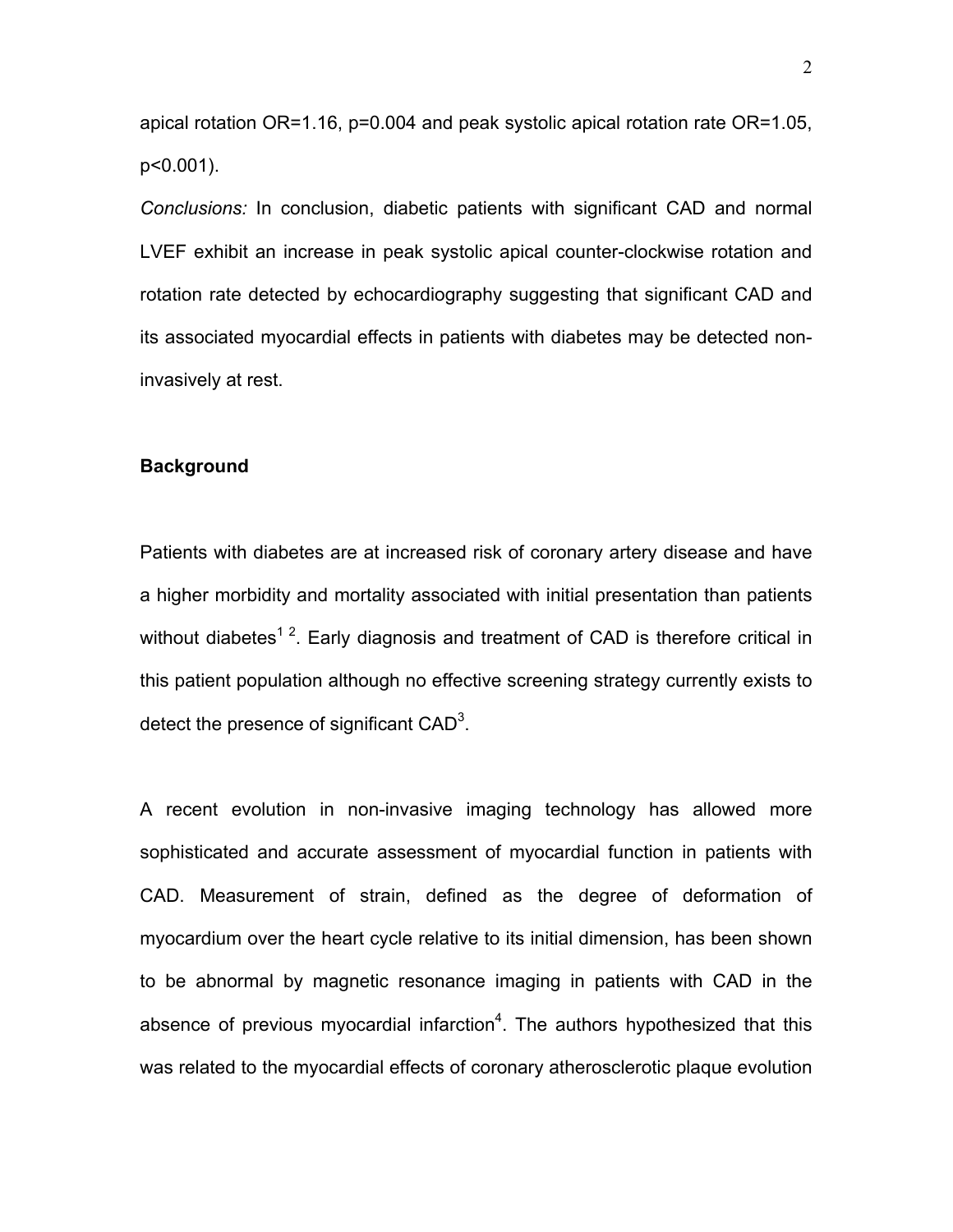in particular involving small vessel disease, distal micro-embolization and repetitive myocardial stunning. A novel alternative approach to measuring myocardial strain has been developed using 2-dimensional echocardiographic images and the tracking of the relative positions of localized 'speckle' patterns seen within the myocardium as acoustic markers of deformation<sup>5</sup>. The degree of cardiac twisting or rotation can also be measured by tracking the speckle pattern over the heart cycle.

Myocardial deformation is related to the fiber orientation between the different myocardial layers as well as the basal to apical levels of the heart<sup>67</sup>. Endocardial fibers are predominantly oriented in a longitudinal direction and in a right-handed helix causing left ventricular shortening and clockwise rotation (as viewed from the apex) respectively<sup>8</sup>. Epicardial fibers are oriented in an opposing left-handed helix and exert a greater effect on myocardial twisting because of a larger radius of curvature<sup>9</sup>. The subendocardial layer and left ventricular apex is most vulnerable to the downstream effects of CAD remodeling, particularly in patients with diabetes prone to diffuse small vessel disease, microvascular obstruction and clinically silent myocardial ischemia and infarction<sup>10 11</sup>. Therefore we hypothesized that longitudinal deformation may be decreased and counterclockwise myocardial rotation (as viewed from the apex) would be increased in the setting of significant CAD in patients with diabetes where the contributions from the subendocardial fibers may be compromised to a greater extent than would be the case for subepicardial fibers.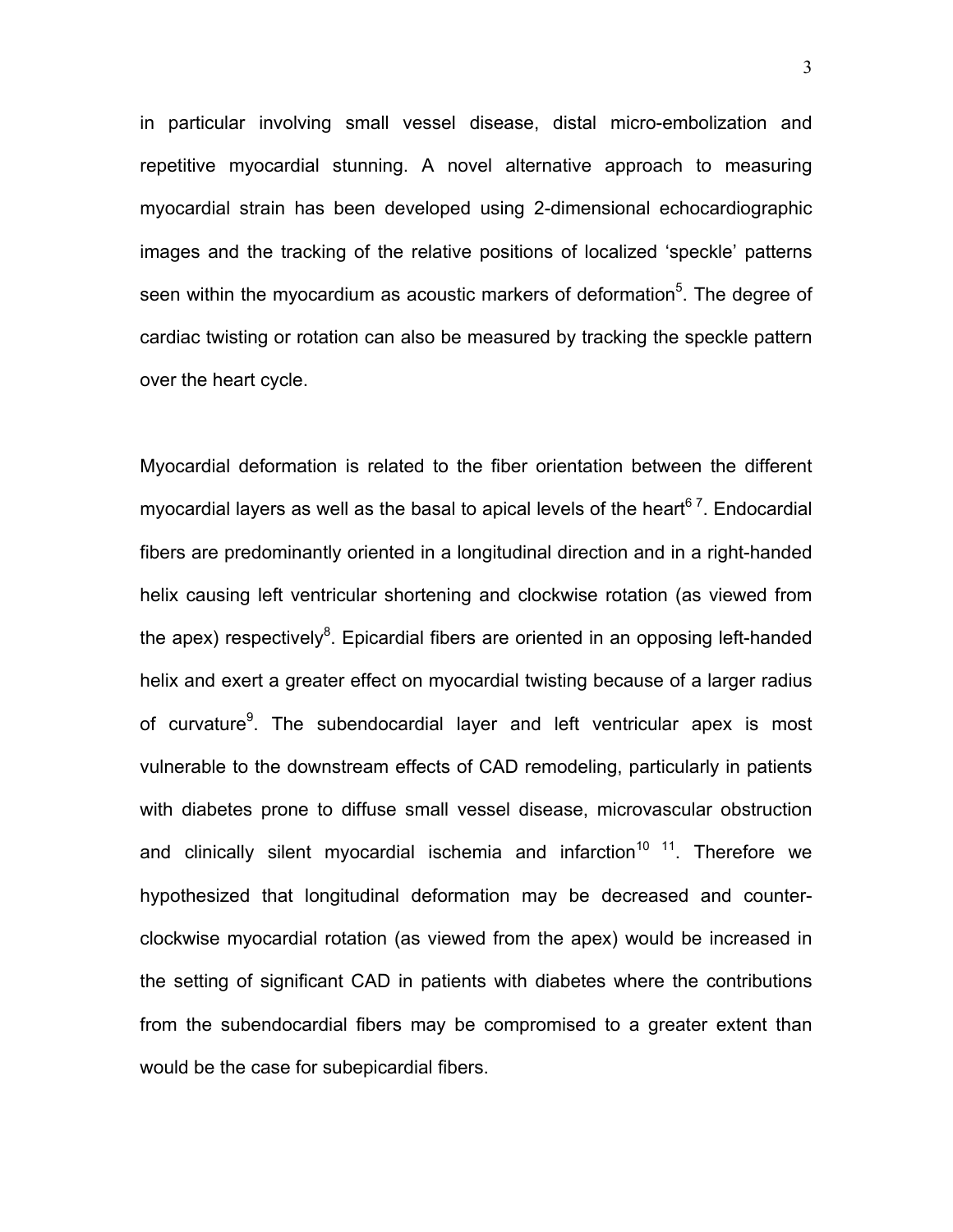# **Methods**

#### *Subjects*:

Patients with either type 1 or type 2 diabetes scheduled for diagnostic cardiac catheterization for suspected CAD as part of their clinical care were eligible to be enrolled in this study under a human studies protocol approved by the Washington University Human Research Protection Office (HRPO). Diagnosis of diabetes was established by personal history and/or evidence from laboratory testing showing a random plasma glucose >200mg/dL, by fasting plasma glucose>126mg/dL, or by 2 hour oral glucose tolerance test plasma glucose >200mg/dL. Subjects were excluded from this study if they had a prior history of coronary intervention or evidence of acute or prior myocardial infarction by cardiac enzyme elevation (troponin- $l \geq 0.25$  ng/ml, CK > 200 IU/L), electrocardiogram abnormality (significant Q waves, ST segment elevation or depression >1 mm in 2 contiguous leads unrelated to left ventricular hypertrophy or conduction abnormality) or resting left ventricular wall motion abnormality. Other potential confounding conditions such as significant left ventricular hypertrophy defined as end-diastolic left ventricular wall thickness >1.5 cm or severe hypertension defined as systolic and diastolic blood pressures greater than 200 mmHg and 110 mmHg, respectively or ventricular conduction abnormalities at the time of acquisition were also excluded.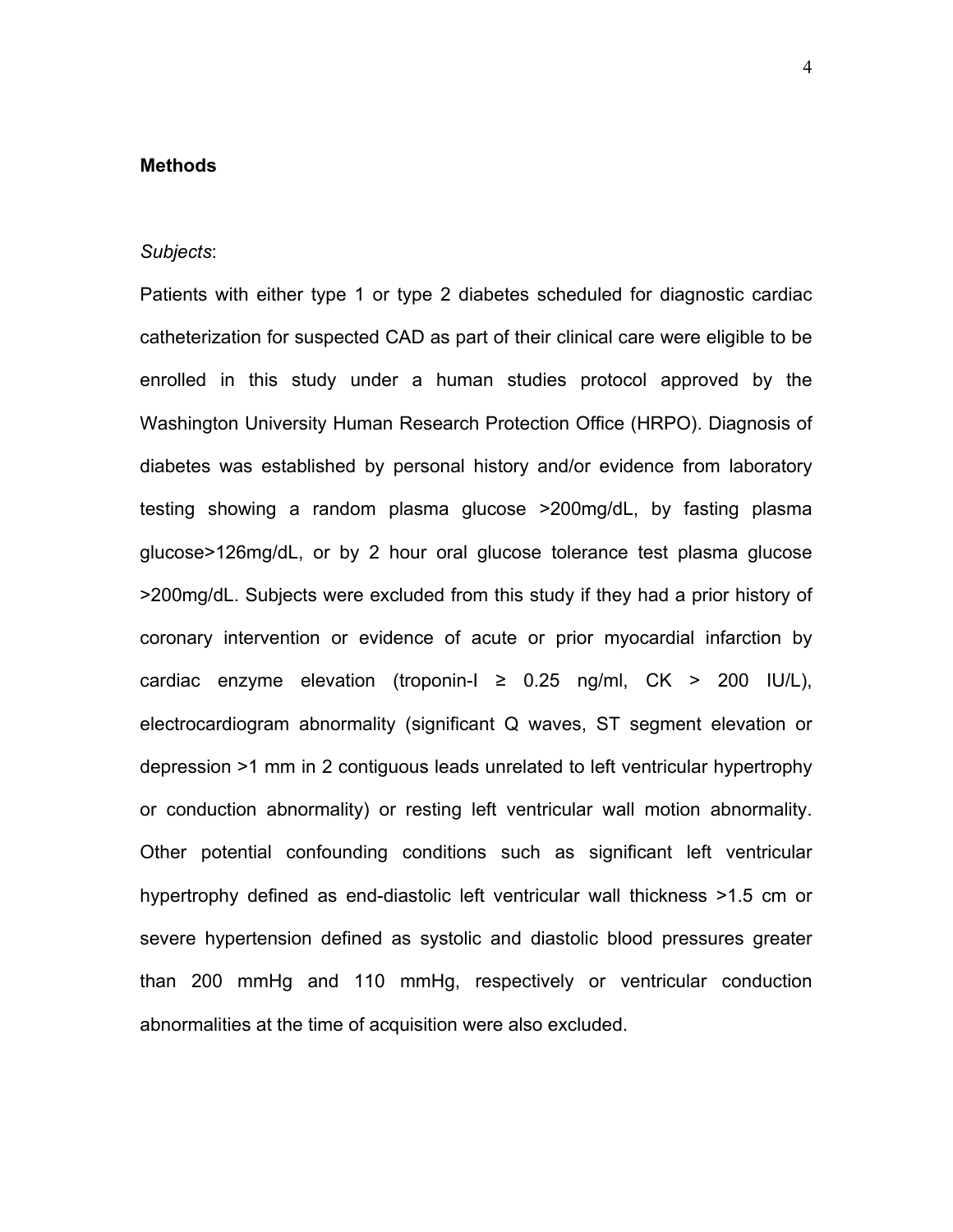### *Cardiac catheterization*:

An experienced angiographer blinded to the echocardiographic data interpreted the results of coronary angiographic studies. The degree of stenosis was quantified by percent occlusion of the lumen as determined in two orthogonal views. For this study ≥50% of any major coronary artery indicated the presence of significant CAD as defined by the American College of Cardiology consensus document on the performance of cardiac catheterization for evaluation of CAD<sup>12</sup>.

### *Echocardiography*:

Transthoracic echocardiographic images were acquired using a GE Vivid  $7<sup>TM</sup>$ imaging system (General Electric Medical Systems, Milwaukee, WI) immediately prior to coronary angiography. All images were obtained by an experienced sonographer and digitally archived for subsequent analyses and interpretation by a single cardiologist. Echocardiographic examination was performed which included Doppler assessment for valvular disease as well as apical four chamber (4CH), two chamber (2CH), and long axis (APLAX) and parasternal short axis images of the apical region (SAX-AP). The ejection time, based on the timing of aortic valve opening and closure, was determined by analysis of the spectral Doppler waveform obtained from a sample gate positioned in the left-ventricular outflow tract. These images were acquired for three consecutive heart cycles and downloaded to a GE EchoPac<sup>™</sup> echocardiographic image analysis system (General Electric Medical Systems, Milwaukee, WI) for further analyses as described below, including left ventricular ejection fraction.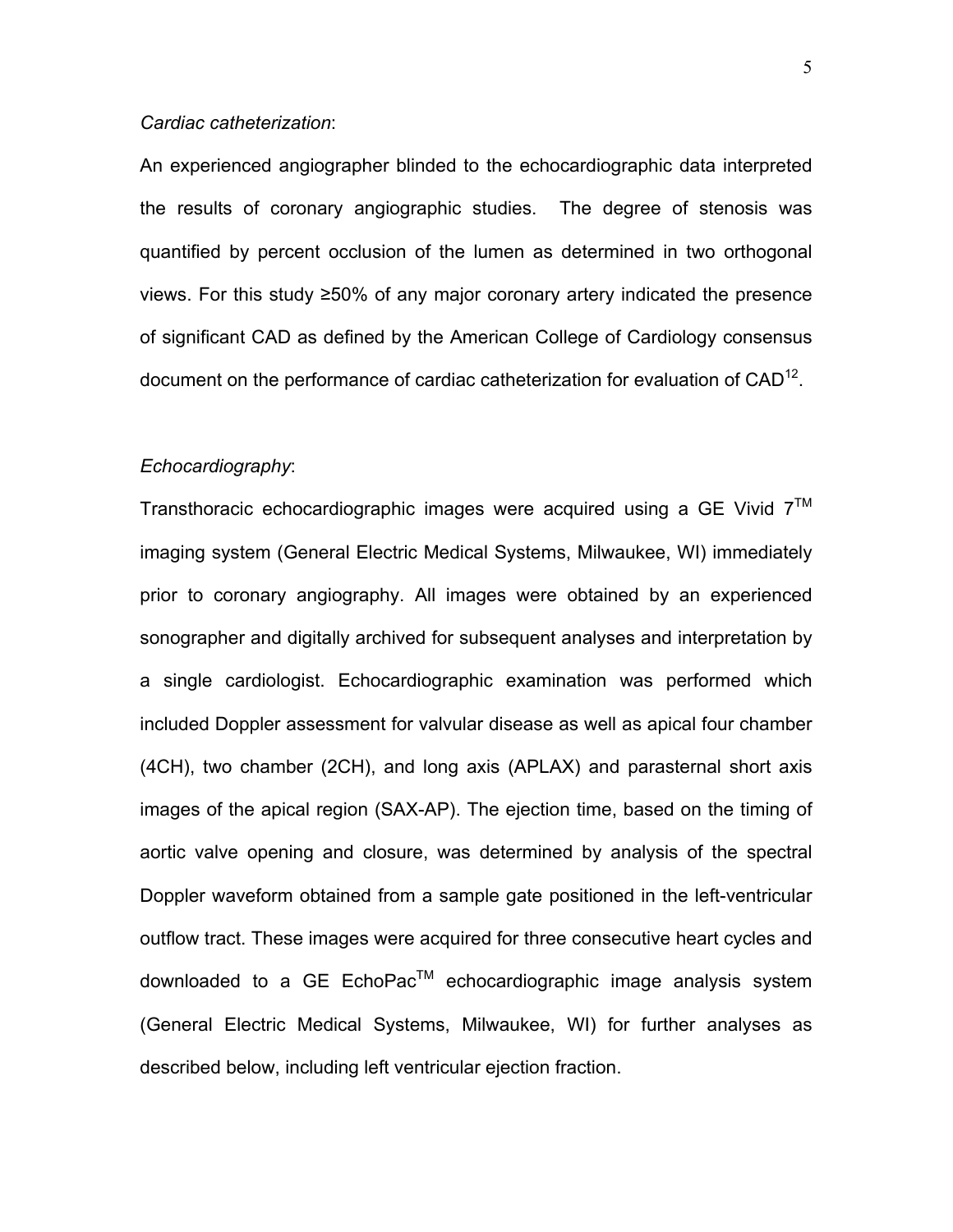### *Measurements of Myocardial Strain, Strain Rate, and Apical Rotation*:

Myocardial strain (%), strain rate (s<sup>-1</sup>), apical rotation (degrees) and rotation rate (degrees/sec) were obtained by analyzing the acquired images using the GE  $EchoPac<sup>TM</sup>$  analysis software by a trained investigator blinded to the patient's clinical data. Myocardial borders were delineated using the automated algorithm available on the  $EchoPac<sup>TM</sup>$  system to track the myocardial thickness over the acquired heart cycles. Tracking of the myocardial borders was verified visually prior to approving the data for subsequent analysis.

Global and segmental longitudinal strain and strain rate data curves over the heart cycle were automatically measured for each apical 4CH, 2CH and APLAX echocardiographic view. The peak values for each of the global longitudinal strain (GLS) and strain rate curves (GLSr), for each of the segments in each apical view, were obtained and averaged. Also global apical rotation (GAR) and rotation rate (GARr) curves, representing the mean of the measured segments in the SAX-AP view, were generated (**Figure 1**).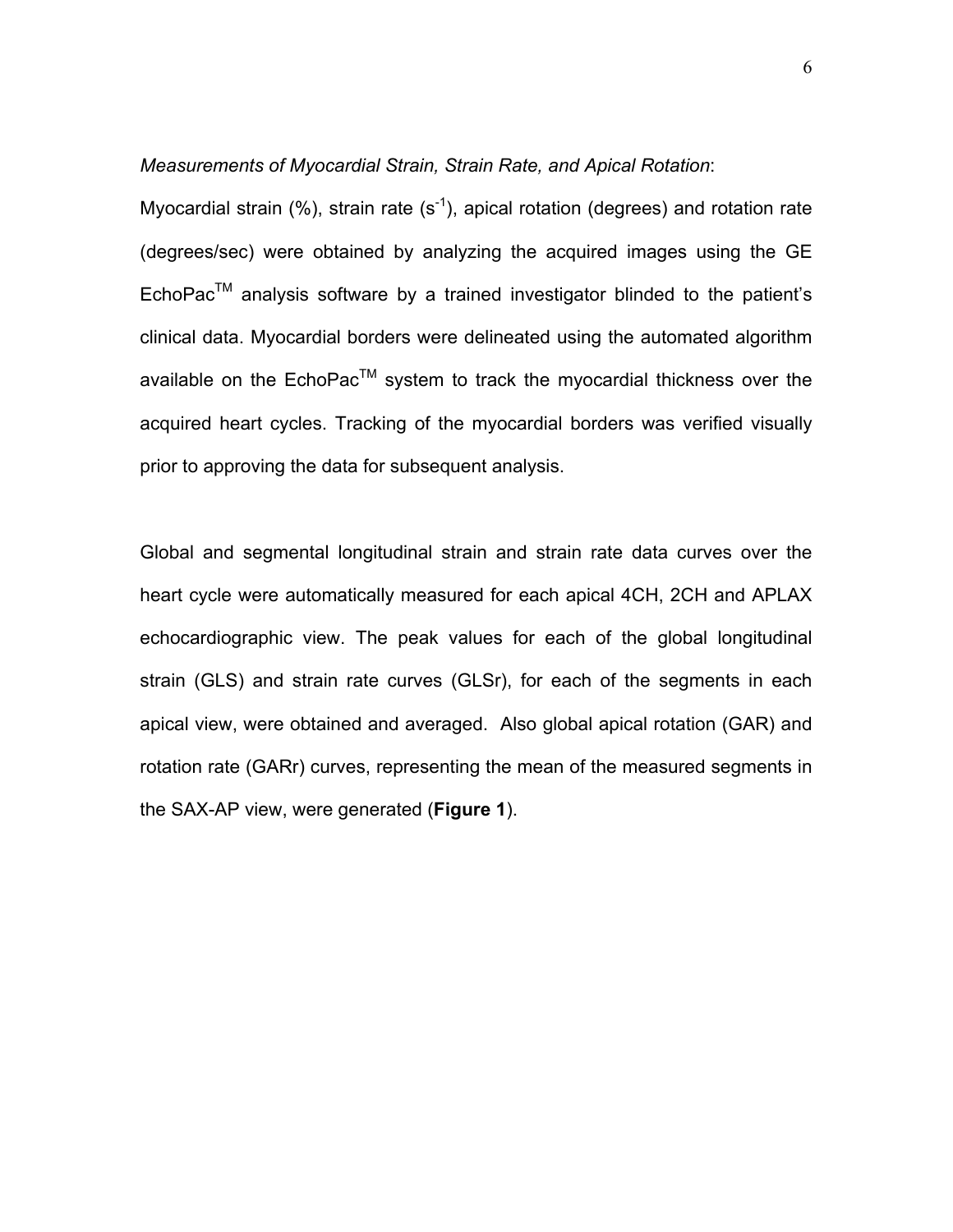**Figure 1.** Global longitudinal strain from three apical views (Panel A, B, C). Global apical rotation was measured from a short axis view at the apex of the heart (Panel D).

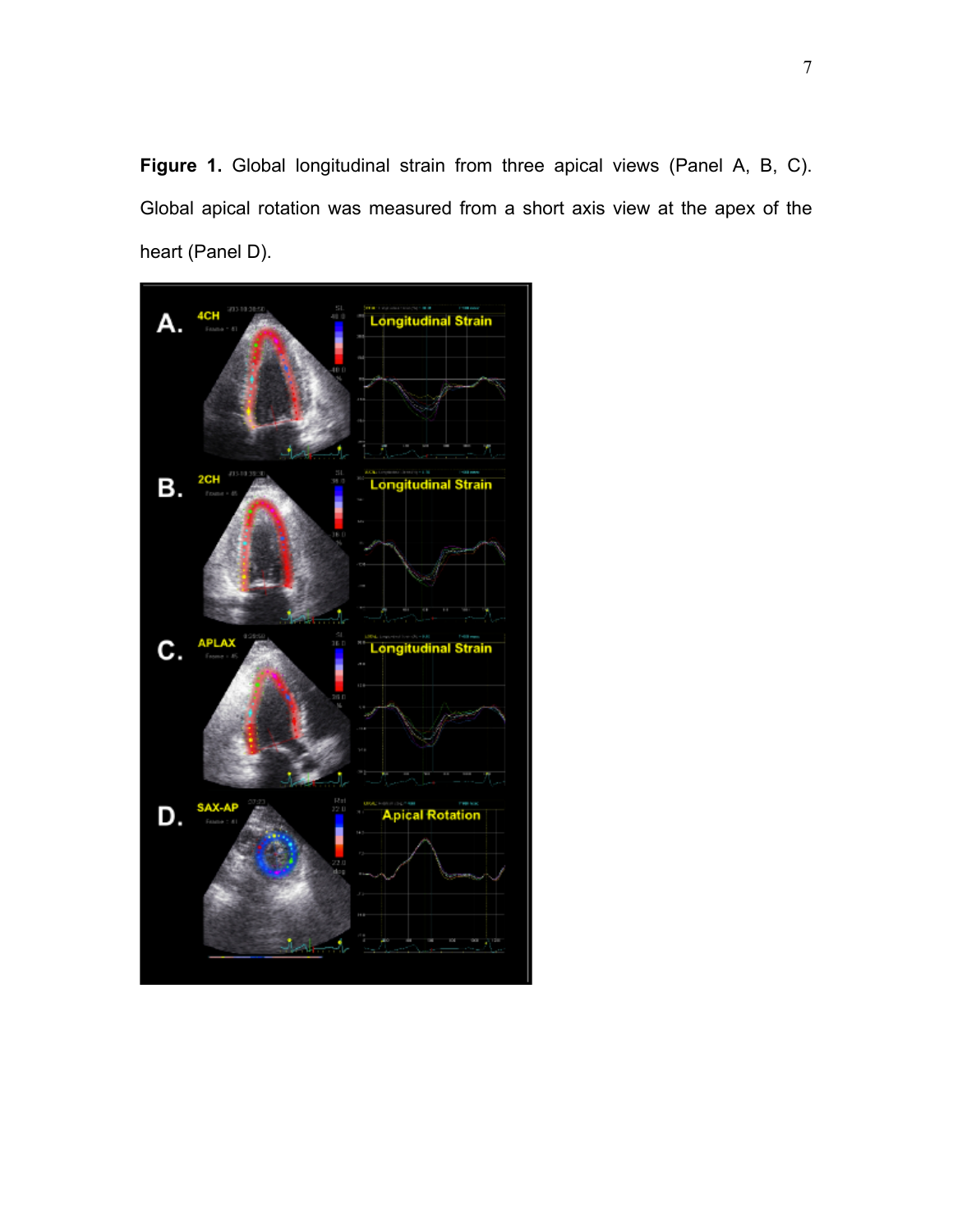### *Statistical Analysis*:

Univariate analysis, using t-tests for independent groups, was conducted for echocardiographic variables comparing patients with significant CAD to those without. Significant CAD was defined as any stenosis ≥50% as determined by cardiac catheterization. For each echocardiographic measure a logistic regression model was built with the presence or absence of significant CAD as the dependent variable. Independent variables included the echocardiographic measurement along with covariates associated with significant CAD. To help identify covariates, the relationship between available demographic and clinical variables and significant CAD were examined through univariate analyses. Categorical variables were evaluated with chi-square tests (or Fisher's exact test in the case of small sample size cell counts). Continuous variables were evaluated with t-tests. Variables with p-values<0.10 were included as model covariates. Odds ratios and 95% confidence intervals were reported from the multivariate logistic regression analysis with one model built for each measurement. A Bonferroni correction was performed to limit the effect of multiple comparisons and type I error. Therefore, since eight variables were evaluated, echocardiographic measures were found to be significantly associated with CAD when the p-value fell below 0.05/8=0.006.

After multivariate analysis, those echocardiographic measurements that remained significant were tested for ability to identify patients with CAD, using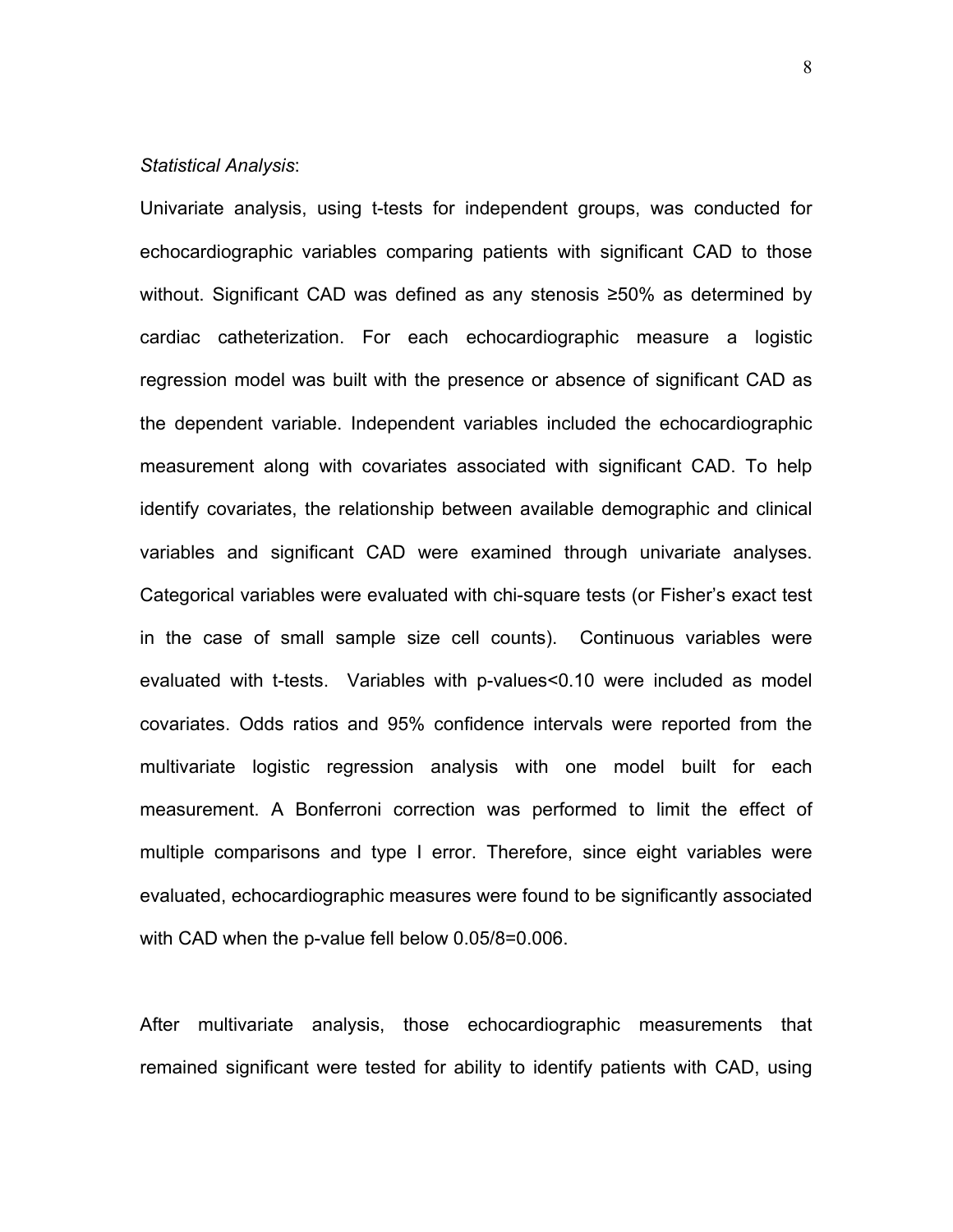receiver operating characteristics (ROC) analysis and the area under the curve (AUC). The Youden index was used to identify the optimal cut-point for sensitivity and specificity<sup>13</sup>. Reproducibility was assessed by inter-observer and intraobserver reliability using the intra-class correlation coefficient  $(ICC)^{14}$ . All statistical analyses were conducted using SAS® 9.2 (SAS Institute Inc., Cary, North Carolina).

#### **Results**

### *Demographic Data*:

A total of 89 subjects were enrolled of which **84** (**37** male, **47** female) ranging in age from **35** to **82** years were eligible. Poor echocardiographic windows disqualified five of them. Indication for cardiac catheterization was an abnormal cardiac stress test in 89% of patients with the remainder evaluated for anginal symptoms without preceding cardiac stress testing. **Table 1** provides the clinical characteristics and conventional echocardiographic measurements of the study population. Resting heart rate tended to be lower in patients with significant CAD compared to those without significant CAD  $(71\pm13$  versus  $77\pm12$  beats/minute, p=0.039) likely secondary to increased beta-blocker use (44% versus 31%, p=0.020). All other variables were similar between both groups including septal wall thickness (p=0.776) and LVEF (p=0.089). Variables with a p value <0.1 were used as covariates in subsequent multivariate logistic models.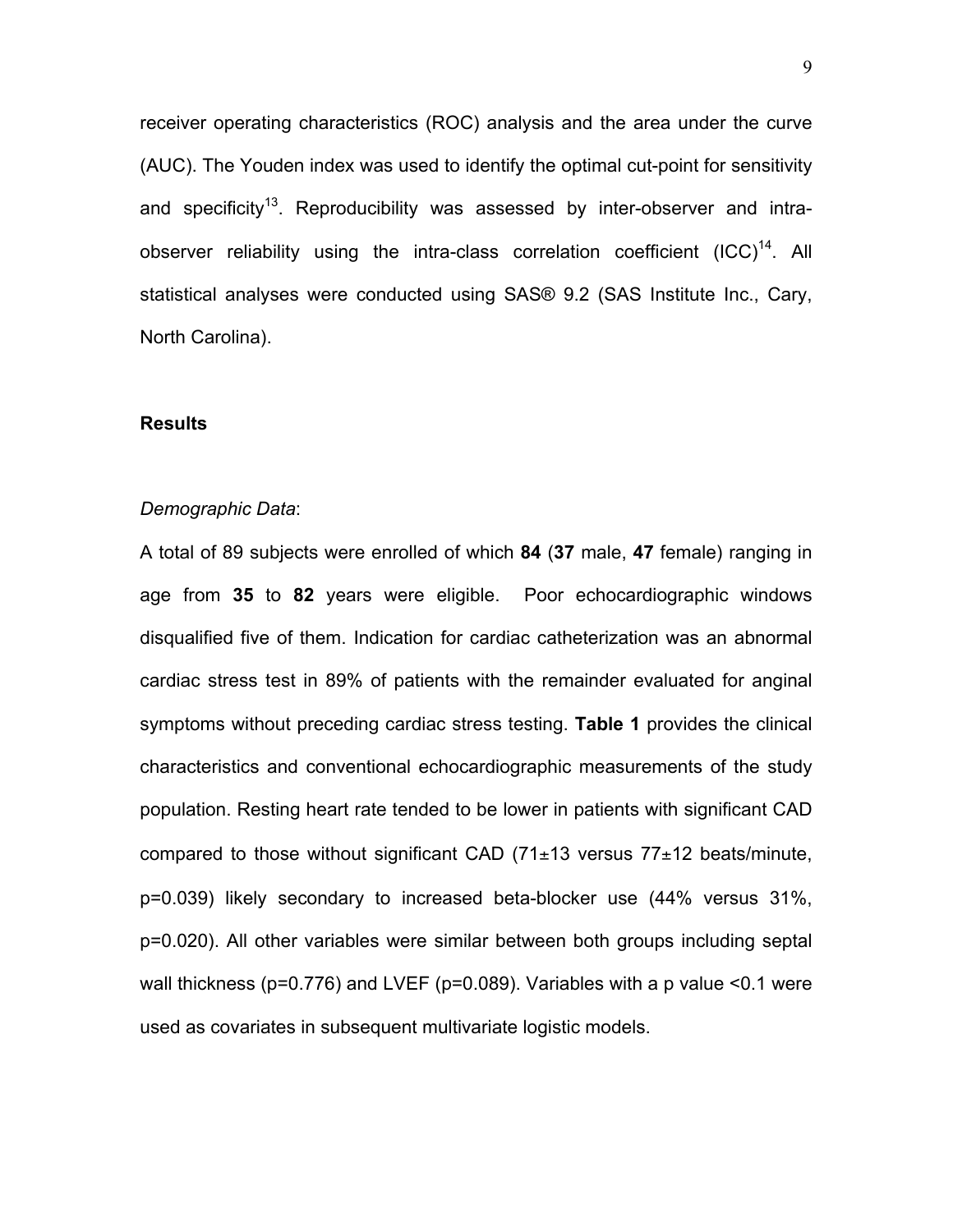|                                            | <b>No Significant CAD</b> |                                              |                 | <b>Significant CAD</b>        |          |
|--------------------------------------------|---------------------------|----------------------------------------------|-----------------|-------------------------------|----------|
|                                            | N                         | Mean (± std. dev) or<br>Count                | N               | Mean (± std. dev) or<br>Count | p-value  |
| Demographics                               |                           |                                              |                 |                               |          |
| Age (years)                                | 45                        | 39<br>58.6 (±9.3)<br>$62.2(\pm 10.6)$        |                 | 0.103                         |          |
| Male                                       | 45                        | 19                                           | 39              | 18                            | 0.717    |
| Caucasian                                  | 45                        | 32                                           | 39              | 28                            | 1.000    |
| <b>Vital signs</b>                         |                           |                                              |                 |                               |          |
| BMI (kg/m2)                                | 41                        | $36.5 (\pm 12.3)$                            | 37              | 34.2 (10.1)                   | 0.373    |
| Height (cm)                                | 41                        | 168.3 (±14.9)                                | $\overline{37}$ | 168.9 (15.4)                  | 0.860    |
| SBP (mmHg)                                 | 45                        | 136 (18)                                     | 39              | 143 (17)                      | 0.077    |
| DBP (mmHg)                                 | 45                        | 77 (11)                                      | 39              | 78 (12)                       | 0.574    |
| HR (beats/minute)                          | 44                        | $\overline{77}$ (12)                         | 39              | 71 (±13)                      | $0.039*$ |
| <b>Risk factors</b>                        |                           |                                              |                 |                               |          |
| Dyslipidemia                               | 45                        | 33                                           | 39              | 32                            | 0.341    |
| Smoking-current                            | 45                        | 11                                           | 39              | 9                             | 0.960    |
| Hypertension                               | 45                        | 42                                           | 39              | $\overline{32}$               | 0.176    |
| Family History of CAD                      | 44                        | 13                                           | 39              | 18                            | 0.119    |
| <b>Laboratory Values</b>                   |                           |                                              |                 |                               |          |
| Glucose (mg/dL)                            | 45                        | 164.8 (±70.3)                                | 39              | 185.3 (±87.3)                 | 0.238    |
| HgbA1c (%)                                 | 31                        | $7.4 (\pm 1.6)$                              | 29              | $8.2 (\pm 2.7)$               | 0.186    |
| Creatinine (mg/dL)                         | 44                        | $1.13 (\pm 1.33)$<br>39<br>$0.96 (\pm 0.30)$ |                 |                               | 0.436    |
| Echocardiogram                             |                           |                                              |                 |                               |          |
| LVEDV (mL)                                 | 45                        | 103.6 (±32.0)                                | 39              | 100.8 (±28.7)                 | 0.673    |
| LVESV (mL)                                 | 45                        | 37.4 (±13.4)                                 | 39              | $38.3 (\pm 12.2)$             | 0.754    |
| Septum (mm)                                | 45                        | $1.0$ ( $\pm 0.1$ )                          | 39              | $1.0$ ( $\pm 0.1$ )           | 0.776    |
| LVEF $(%)$                                 | 45                        | 64 $(±5)$                                    | 39              | 62 $(±5)$                     | 0.089    |
| <b>Current Medications</b>                 |                           |                                              |                 |                               |          |
| Beta-Blocker                               | 45                        | 14                                           | 39              | 22                            | $0.020*$ |
| Calcium Channel<br><b>Blocker</b>          | 45                        | 17                                           | 39              | 11                            | 0.353    |
| Angiotensin Converting<br>Enzyme inhibitor | 45                        | 32                                           | 39              | 24                            | 0.353    |
| Oral Hypoglycemic                          | 45                        | 34                                           | 39              | 30                            | 0.883    |
| Insulin                                    | 45                        | 14                                           | 39              | 13                            | 0.828    |

**Table 1.** Clinical and echocardiographic characteristics of the study population.

# *Cardiac Catheterization Results:*

39 (46.4%) patients had evidence of significant CAD by cardiac catheterization. The vascular distribution of significant lesions for the study population is shown in **Figure 2a**, with 19% having multi-vessel disease. The distribution of stenosis severity is shown in **Figure 2b**.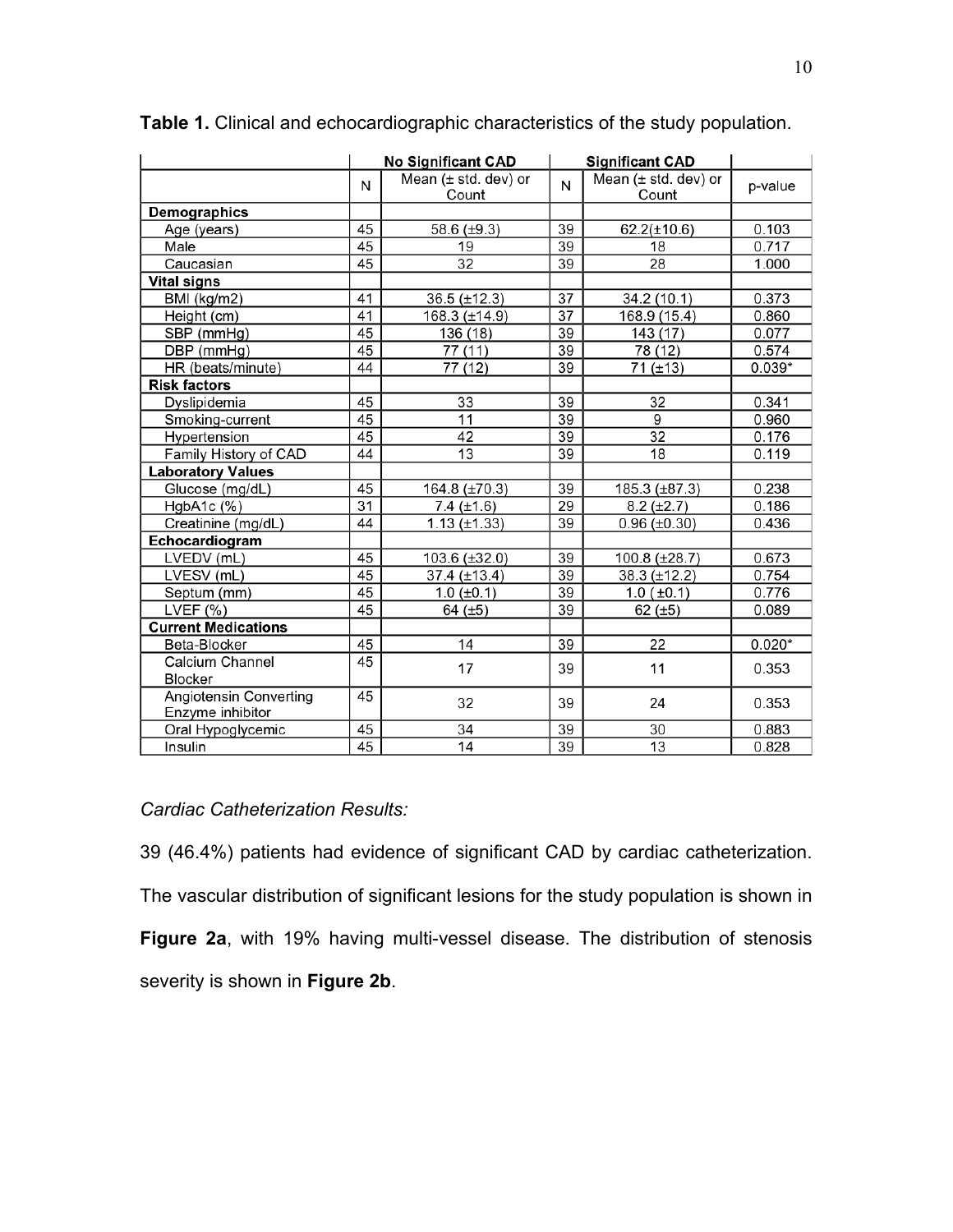**Figure 2. (a)** Coronary distribution of significant stenosis as determined by cardiac catheterization and **(b)** Coronary Stenosis Frequency Table.



### *Apical Rotation and Rotation Rate:*

Global apical rotation (GAR) was greater (14.9 versus 11.0 degrees) and its rate (GARr-S) was faster (90.4 versus 68.1 degrees/second) in diabetic patients with significant CAD versus those without significant CAD. After multivariate analysis controlling for systolic blood pressure, heart rate, left ventricular ejection fraction and beta-blocker use, both echocardiographic indices remained significant **(Table 2)**. GAR had an odds ratio of 1.166 (p=0.004) and GARr-S had an odds ratio of 1.050 (p<0.001). .

### *Longitudinal Strain and Strain Rate*:

Longitudinal strain and strain rate were not significantly different between the two groups (**Table 2**).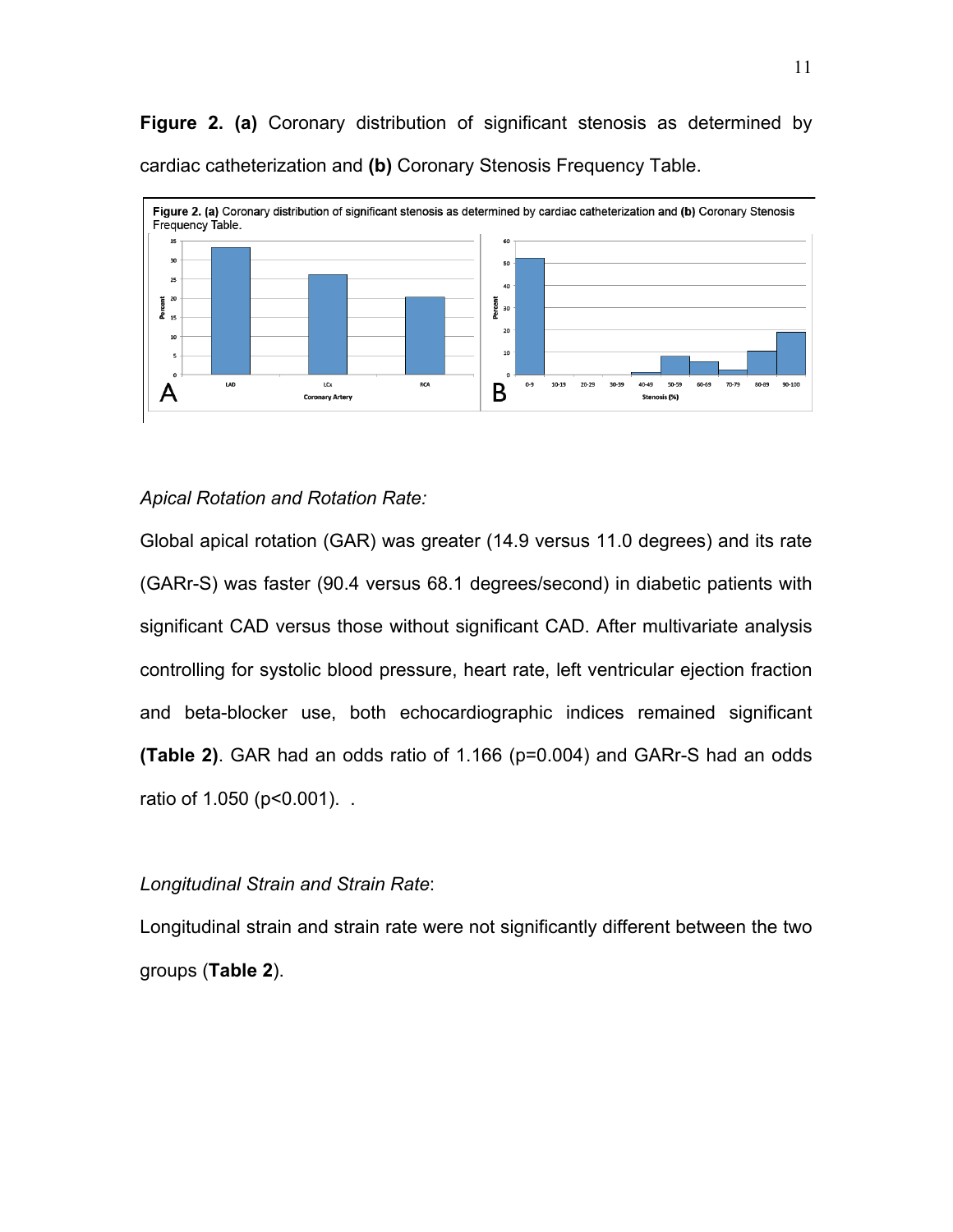| Table 2. Univariate and Multivariate analysis                                                                                                                                                                                                                                                                                                                                        |    |                  |                 |                  |                    |            |                        |  |  |  |
|--------------------------------------------------------------------------------------------------------------------------------------------------------------------------------------------------------------------------------------------------------------------------------------------------------------------------------------------------------------------------------------|----|------------------|-----------------|------------------|--------------------|------------|------------------------|--|--|--|
|                                                                                                                                                                                                                                                                                                                                                                                      |    |                  | Univariate      |                  | Multivariate model |            |                        |  |  |  |
|                                                                                                                                                                                                                                                                                                                                                                                      |    | No CAD           | Significant CAD |                  | (for having CAD)   |            |                        |  |  |  |
| Variable                                                                                                                                                                                                                                                                                                                                                                             | N  | Value±SD         | N               | Value±SD         | <b>Odds Ratio</b>  | P value    | $95\%$ CI <sup>t</sup> |  |  |  |
| <b>GAR</b>                                                                                                                                                                                                                                                                                                                                                                           | 45 | $11.0+4.8$       | 36              | $14.9 + 5.1$     | 1.17               | $0.004*$   | 1.01-1.35              |  |  |  |
| GARr-S                                                                                                                                                                                                                                                                                                                                                                               | 45 | $68.1 \pm 22.2$  | 36              | $90.4 \pm 29.0$  | 1.05               | $< 0.001*$ | $1.01 - 1.10$          |  |  |  |
| GARr-E                                                                                                                                                                                                                                                                                                                                                                               | 45 | $-77.8 \pm 35.0$ | 36              | $-89.4 \pm 39.0$ | 0.99               | 0.164      | $0.97 - 1.01$          |  |  |  |
| GARr-A                                                                                                                                                                                                                                                                                                                                                                               | 45 | $-39.6 \pm 19.7$ | 36              | $-50.6 \pm 33.9$ | 0.10               | 0.036      | $0.95 - 1.01$          |  |  |  |
| <b>GLS</b>                                                                                                                                                                                                                                                                                                                                                                           | 45 | $-18.5+4.0$      | 39              | $-18.0 \pm 2.5$  | 0.97               | 0.647      | $0.78 - 1.19$          |  |  |  |
| GLSr-S                                                                                                                                                                                                                                                                                                                                                                               | 45 | $-1.0+0.2$       | 39              | $-0.9+0.2$       | 0.76               | 0.100      | $0.49 - 1.20$          |  |  |  |
| GLSr-E                                                                                                                                                                                                                                                                                                                                                                               | 45 | $1.1 \pm 0.4$    | 39              | $1.0 + 0.2$      | 0.96               | 0.616      | $0.77 - 1.20$          |  |  |  |
| GLSr-A                                                                                                                                                                                                                                                                                                                                                                               | 45 | $0.9 + 0.2$      | 38              | $1.0 + 0.3$      | 1.40               | 0.021      | $0.94 - 2.08$          |  |  |  |
| GAR=peak systolic global apical rotation, GARr-S=peak systolic global apical rotation rate, GARr-E, peak early diastolic<br>global apical rotation rate, GARr-A=peak late diastolic global apical rotation rate, GLS=peak systolic global longitudinal<br>strain. CLSr-S=neak systolic alobal longitudinal strain rate. CLSr-E= neak early diastolic alobal longitudinal strain rate |    |                  |                 |                  |                    |            |                        |  |  |  |

peak systolic global longitudinal strain rate, GLSr-E= peak early diastolic global longitudinal strain rate, GLSr-A=peak late diastolic global longitudinal strain rate \* Significant at .05/8=0.006

<sup>†</sup> Confidence intervals calculated with Bonferroni correction

### *ROC Analysis*

**FIGURE 3** shows ROC analyses for GAR and GARr-S. Accuracies of these parameters to detect significant CAD in the study population were assessed by measurement of the AUC; for GAR it was 0.72 (CI=0.60-0.83) and for GARr-S was 0.74 (CI=0.63-0.85). The optimal cut-point for peak GAR was 11.7 degrees providing a sensitivity and specificity of 80.6% and 64.4% respectively. For GARr-S 71.7 seconds<sup>-1</sup> provided a sensitivity and specificity of 77.8% and 64.4% respectively.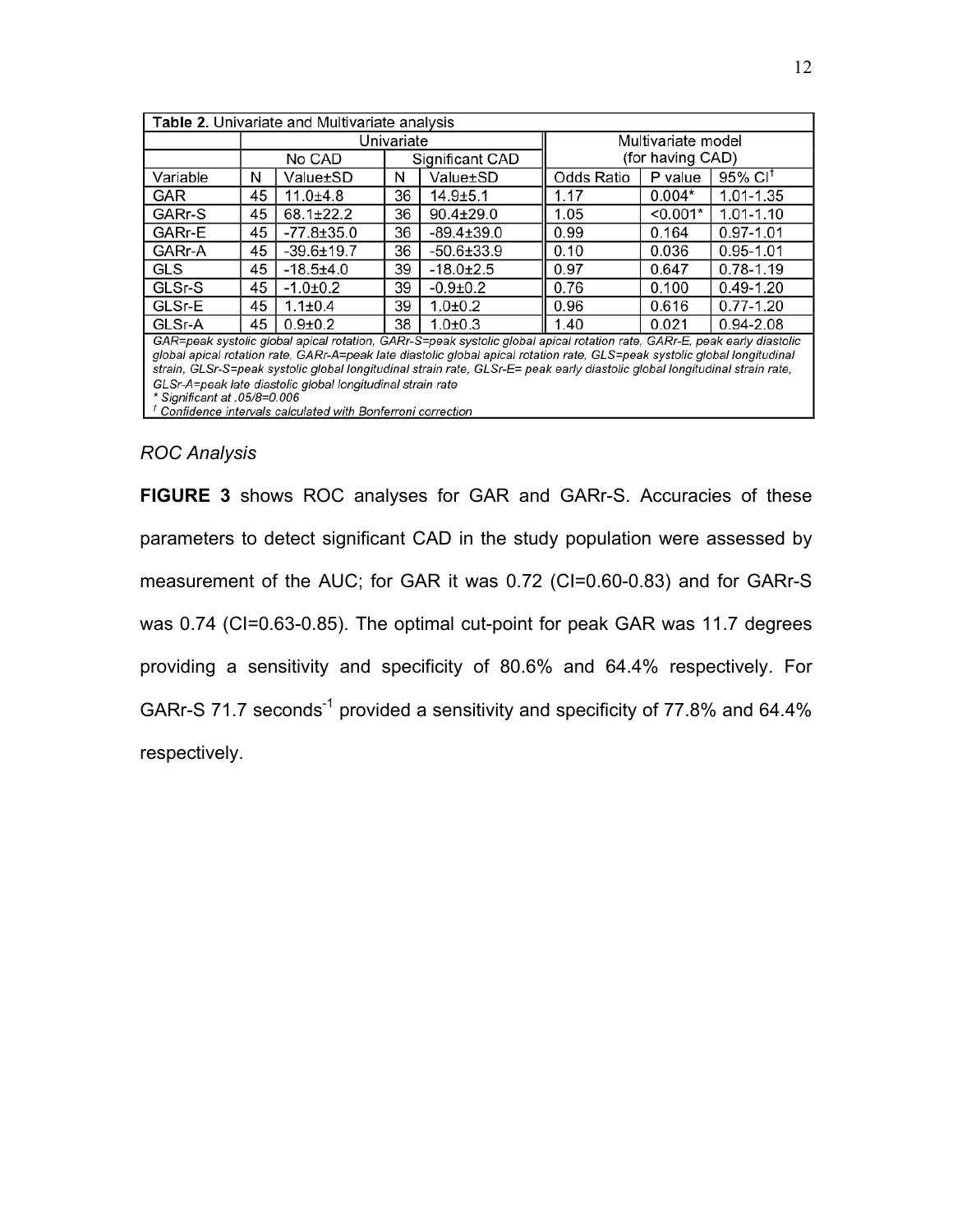

# *Reproducibility of Strain and Rotation Measurements:*

Re-analysis of a subset of the echocardiographic images was performed to assess inter- and intra-observer reproducibility of measurements. GAR and GLS were examined for reproducibility. Both showed good agreement with ICC values near 1. For GAR, the inter-observer and intra-observer ICC values were 0.95 (95% CI =  $(0.84, 0.99)$ ) and 0.97 (95% CI =  $(0.9, 0.99)$ ), respectively. For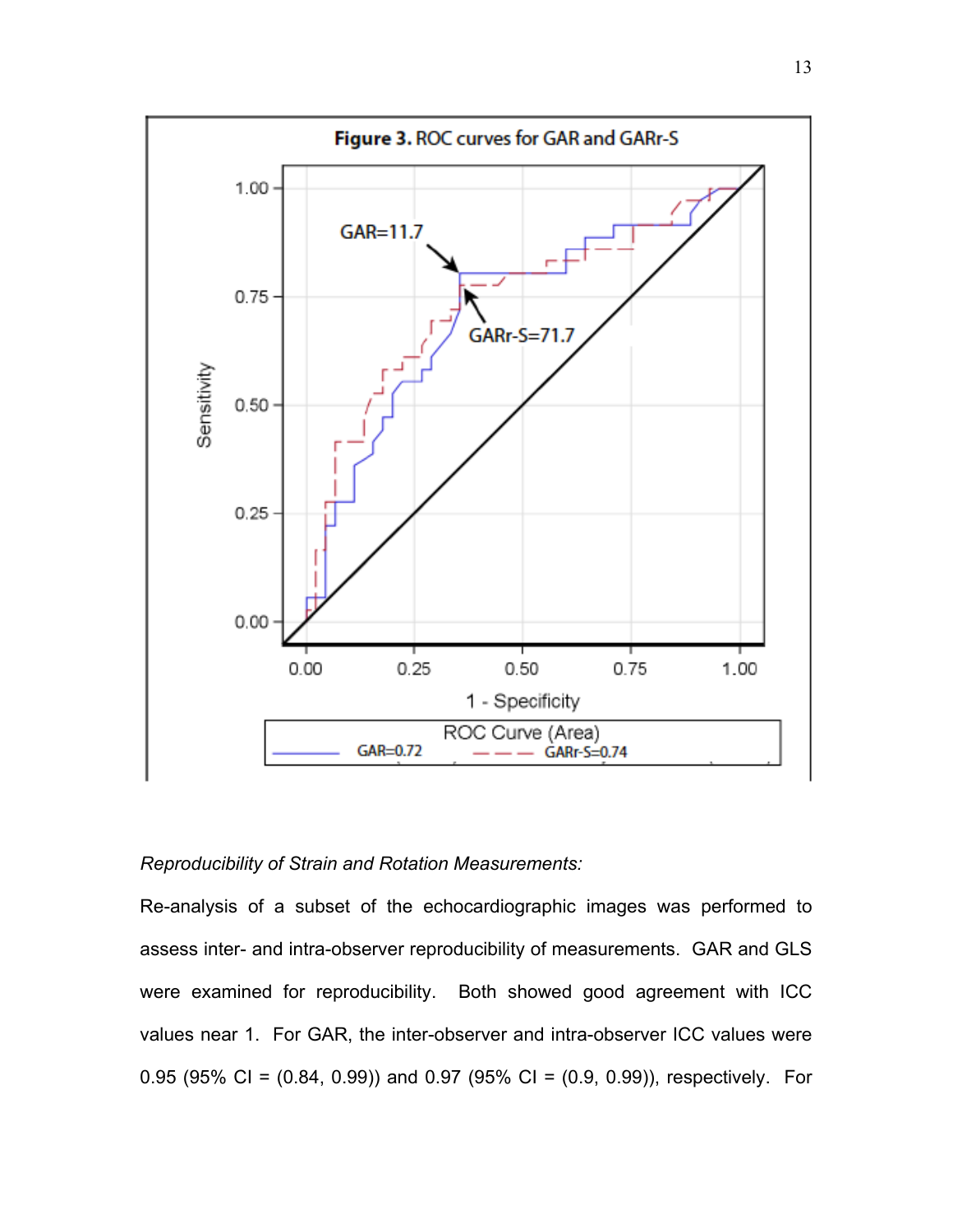4CH GLS, ICC = 0.97 (95% CI = (0.88, 0.99)) for inter-observer and ICC = 0.97 (95% CI = (0.89, 0.99)) for intra-observer.

#### **Discussion:**

Results of our study demonstrate that the extent and rate of myocardial function expressed as apical rotation were increased in diabetic patients when afflicted by significant CAD. These changes were found by analysis of standard, resting echocardiographic images.

Although LVEF remains the most commonly used measurement of LV systolic function, and is a strong predictor of prognosis in patients with CAD and heart failure<sup>15</sup>, this parameter depends on endocardial radial thickening and LV geometry and is insensitive to changes related to other directions of deformation<sup>16</sup>. Using cardiac magnetic resonance imaging, resting myocardial function has been previously shown to be abnormal in patients with sub-clinical CAD and no documented history of myocardial infarction or reduction in left ventricular ejection fraction. These studies demonstrated that patients with increased coronary artery calcification scores and carotid intimal thickness, had regional alterations in myocardial deformation and increased risk of morbidity and mortality<sup>4 17 18</sup>. In our study despite a trend for LVEF to be lower in patients with significant CAD (p=0.09) it was still within normal limits.

### **Alteration of longitudinal deformation with significant CAD**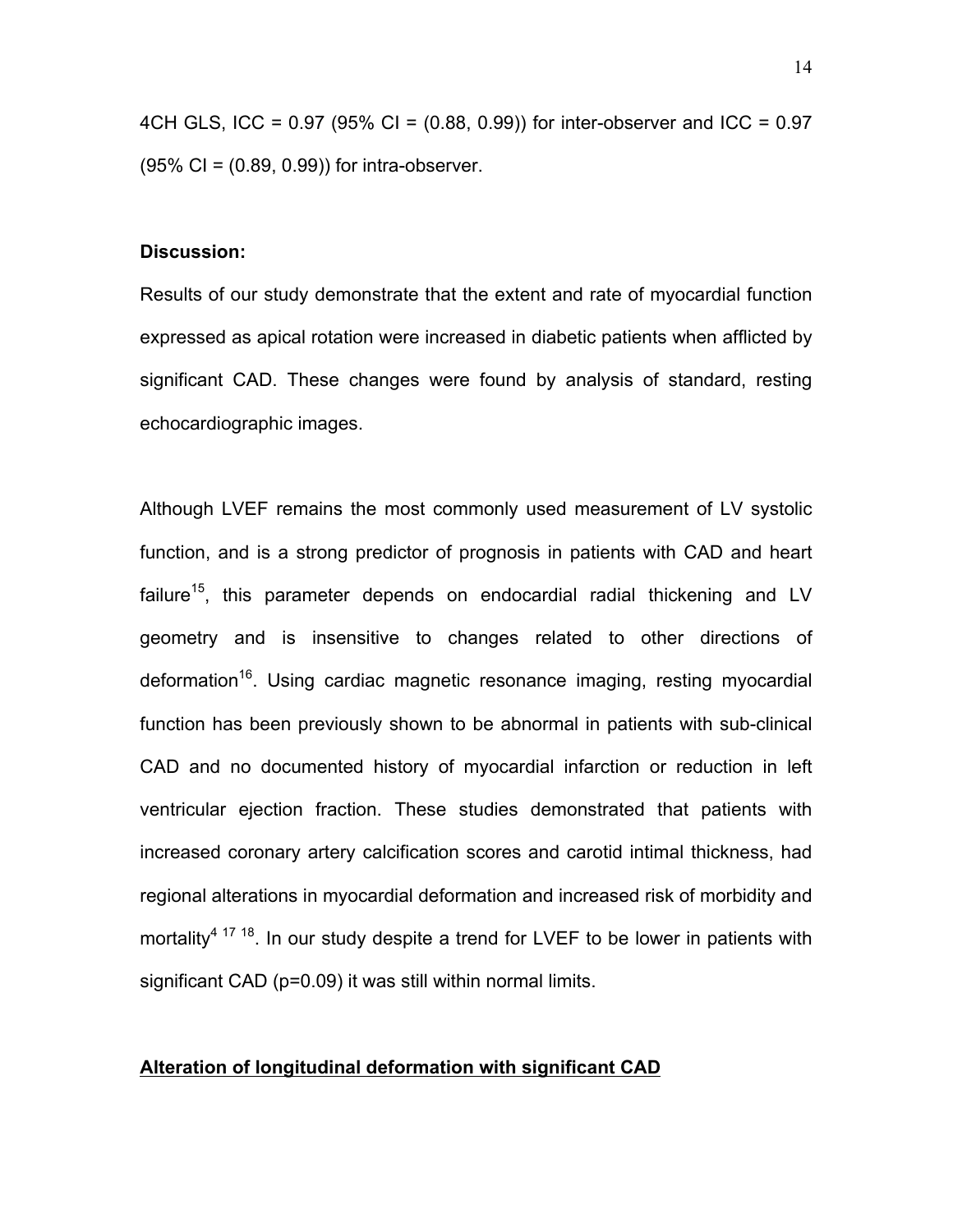There have been relatively few studies using resting echocardiography to demonstrate alteration in myocardial deformation in patients with either suspected or known CAD and normal LVEF and no studies evaluating patients with diabetes exclusively. Shimoni et al. demonstrated that patients presenting with angina had a significant reduction in longitudinal strain compared to a control group of patients at low risk of  $CAD<sup>19</sup>$ . Choi et al. also demonstrated similar findings with increased accuracy in segmental analysis of basal and mid peak longitudinal strain values rather than GLS for detection of significant left main or three vessel CAD in patients presenting for cardiac catheterization<sup>20</sup>. Nucifora et al. demonstrated that a cut-point of ≥-17.4% GLS provided a high degree of accuracy in identifying patients with significant CAD (sensitivity=83% and specificity=77%) $^{21}$ .

In our group of patients we did not find a significant reduction in GLS and GLSr in patients with stable angina and significant CAD. One major reason for this may be attributed to difference in study populations and design. Shimoni et al. compared a population, of patients with acute coronary syndrome and evidence of myocardial damage (troponin elevation), with asymptomatic patients presenting for stress test (therefore very low likelihood for CAD), increasing the odds that differences in myocardial deformation would be detected. In their study<sup>19</sup> the accuracy of longitudinal strain to detect significant CAD was decreased when analyzing only patients with stable angina and using GLS as in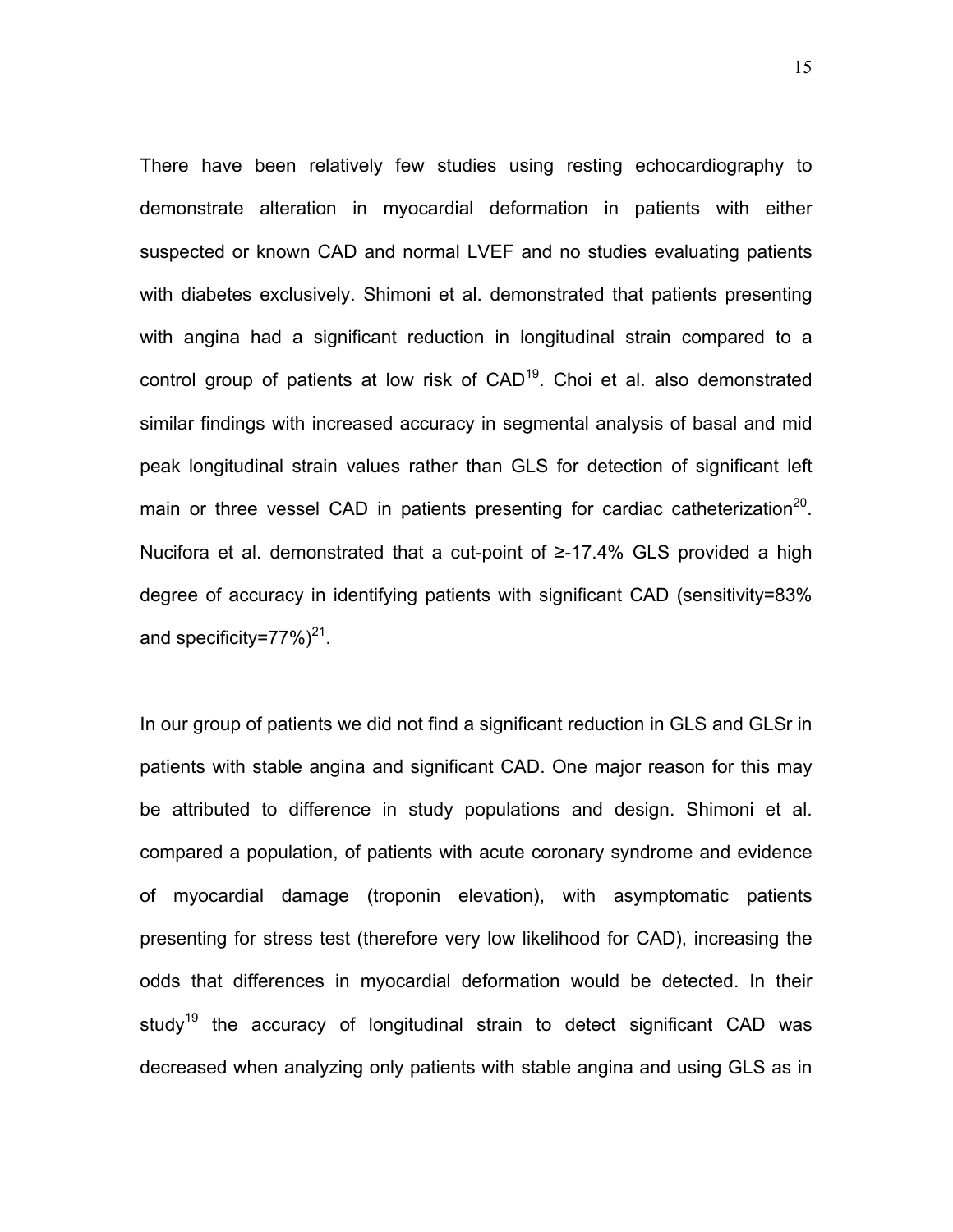our study. Choi et al. similarly evaluated a higher risk population with a third of their population having significant left main or three vessel CAD. In our group of patients sub-clinical diabetic cardiomyopathy and the propensity for small vessel CAD may also have reduced the differences, with mean GLS in normal versus CAD patients (-18.5% versus -18%) compared to Nucifura et al. (-19.5% versus -  $15.8\%$ <sup>21</sup>.

### **Alteration of apical rotation with significant CAD**

Apical myocardial rotation and its rate were significantly increased in patients with significant CAD in our study. Patients with coronary stenosis of ≥ 50% had a mean GAR of 14.9 versus 11.0 degrees and GARr-S of 90.4 versus 68.1 degrees/second. Apical rotation in animal and human models of ischemia has been shown to transiently increase and then reduce with prolonged ischemia although the time course of these events remains unclear $22-24$ . In the setting of myocardial infarction Bertini et al. demonstrated an incremental effect on subendocardial and subepicardial layers resulting in reduction of apical rotation based on the size and clinical severity of myocardial damage<sup>25</sup>. In patients with small infarctions compared to normal controls, subendocardial rotation was reduced (12.6±5.2 versus 15.3±2.7 degrees) while subepicardial rotation was increased (9.6±3.6 versus 8.9±1.9 degrees). The overall effect on apical rotation specifically was not reported. There have been no studies evaluating the effects of repetitive ischemia without infarction (such as it occurs with angina) on left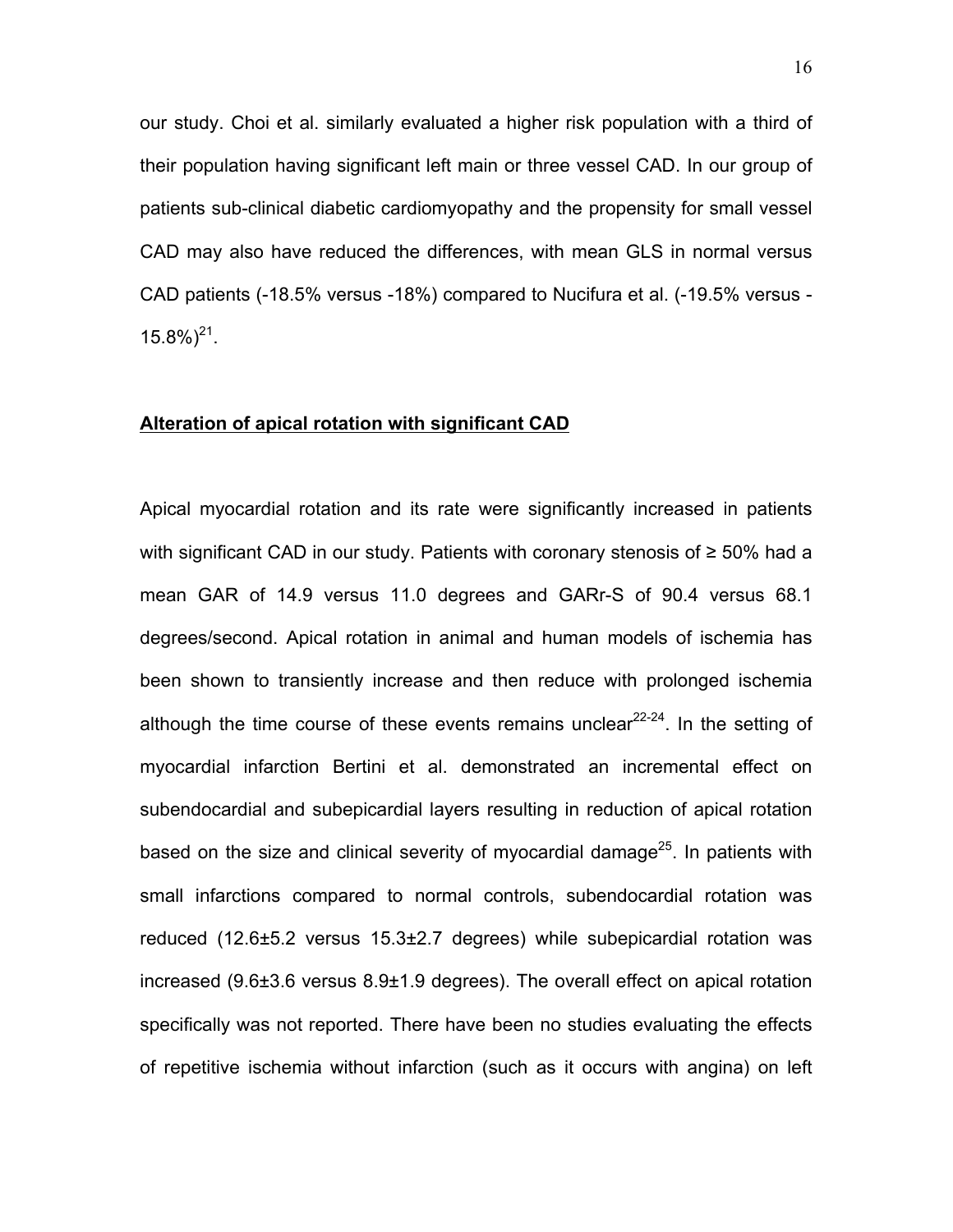ventricular rotation.

Interestingly, patients with diabetes without CAD have increased left ventricular apical rotation when compared to normal controls. In our study the mean GAR for patients without CAD (11±4.8 degrees) was higher than the control group in the study performed by Bertini et al  $(7.4\pm2.1$  degrees) for example<sup>25</sup>. Fonseca et al. found a 17% increase in torsion and 20% increase in torsion rate in patients with diabetes compared to controls using cardiac  $MR^{26}$ . Chung et al. found similar changes in a diabetic population with optimal diabetes control and lack of diabetic related co-morbidities using the same imaging modality<sup>27</sup>. Shivu et al. demonstrated a reduction in myocardial perfusion reserve index (MPRI) using cardiac MR in the setting of increased ventricular torsion in patients with diabetes proposing that this alteration in myocardial mechanics is related to coronary microangiopathy<sup>28</sup>. A reduction in MPRI has been also been demonstrated to be an accurate non-invasive measure for the presence of significant CAD<sup>29</sup>. Our results extend these findings suggesting that in diabetic patients with significant CAD resting apical rotation and rotation rate detected by echocardiography are increased.

The mechanism that underpins the observed increase in apical rotation and rate cannot be ascertained by our study. It is unlikely that these findings are related to resting myocardial ischemia with the majority of patients with significant CAD (59%) having stenoses between 50 and 90%, a severity that is unlikely to alter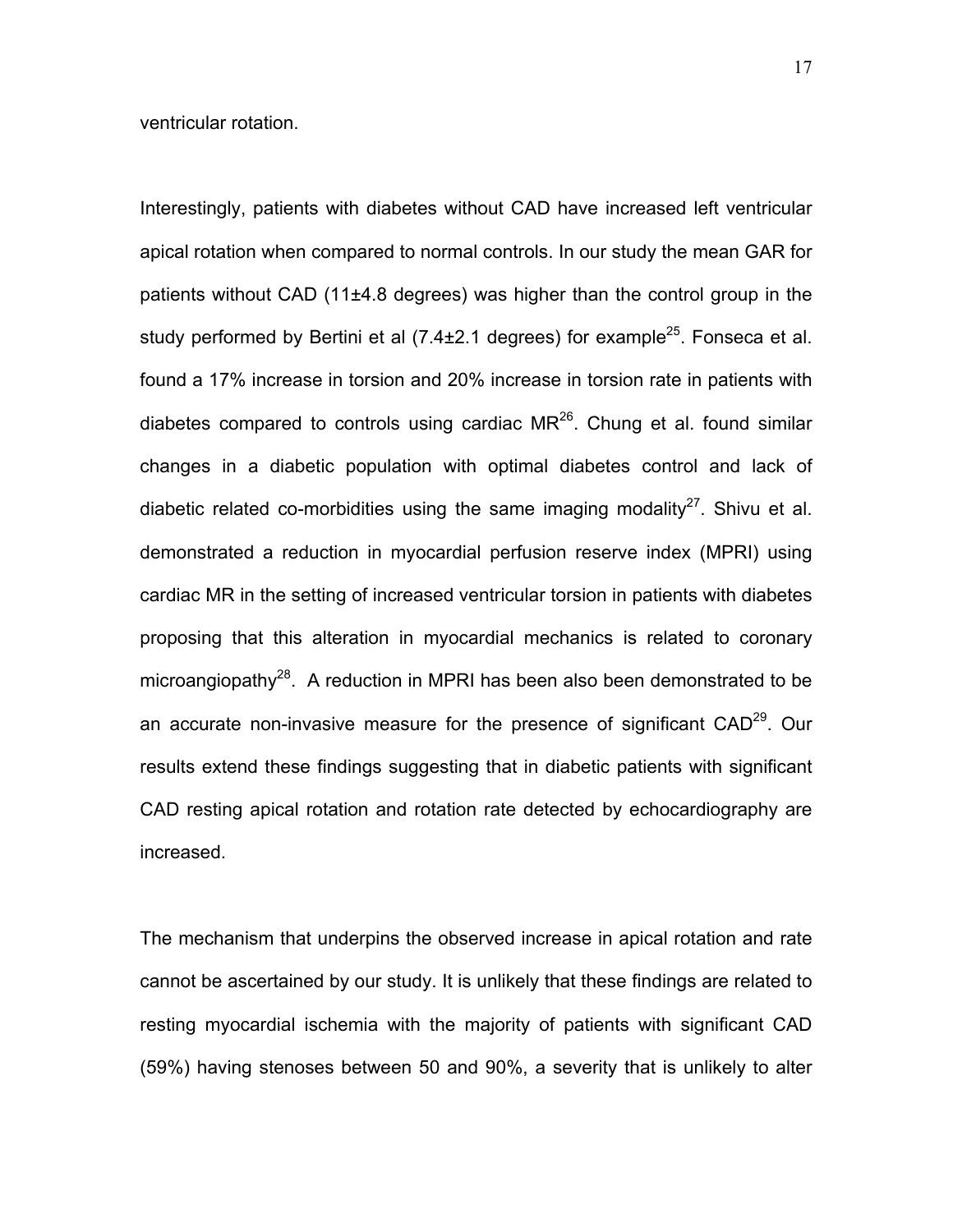resting myocardial blood flow $30$ . We hypothesize that in diabetic patients, small vessel CAD, repetitive myocardial ischemia, vessel remodeling and distal microembolization may cause a permanent reduction in sub-endocardial function resulting in a compensatory increase in subepicardial function $31-33$ . This reduction in sub-endocardial function and increase in the counter-balancing sub-epicardial function has been proposed by others as a mechanism for increased apical rotation<sup>34 35</sup>. In our study longitudinal deformation was already significantly decreased in diabetic patients irrespective of the presence of CAD in comparison to published studies evaluating patients without diabetes<sup>19-21</sup>. We believe this represents primarily the effect of diabetes on the myocardium as well as other CAD related risk factors such as arterial hypertension. As reported by a model created by Beyar et al. an increase in left ventricular rotation may provide a mechanism to reduce transmural myocardial energy requirements in the setting of reduced longitudinal deformation and sub-clinical cardiomyopathy<sup>10</sup>. This may be especially important in diabetic patients where the effects of significant CAD may further affect already impaired myocardial energetics<sup>36</sup>

#### **Limitations**

In this prospective study of patients with diabetes presenting for cardiac catheterization we utilized standard resting echocardiographic images acquired in a clinical setting to derive strain measurements. The relatively small study population may have affected statistical power to detect differences in the variables tested. Utility in lower risk populations will need to be performed due to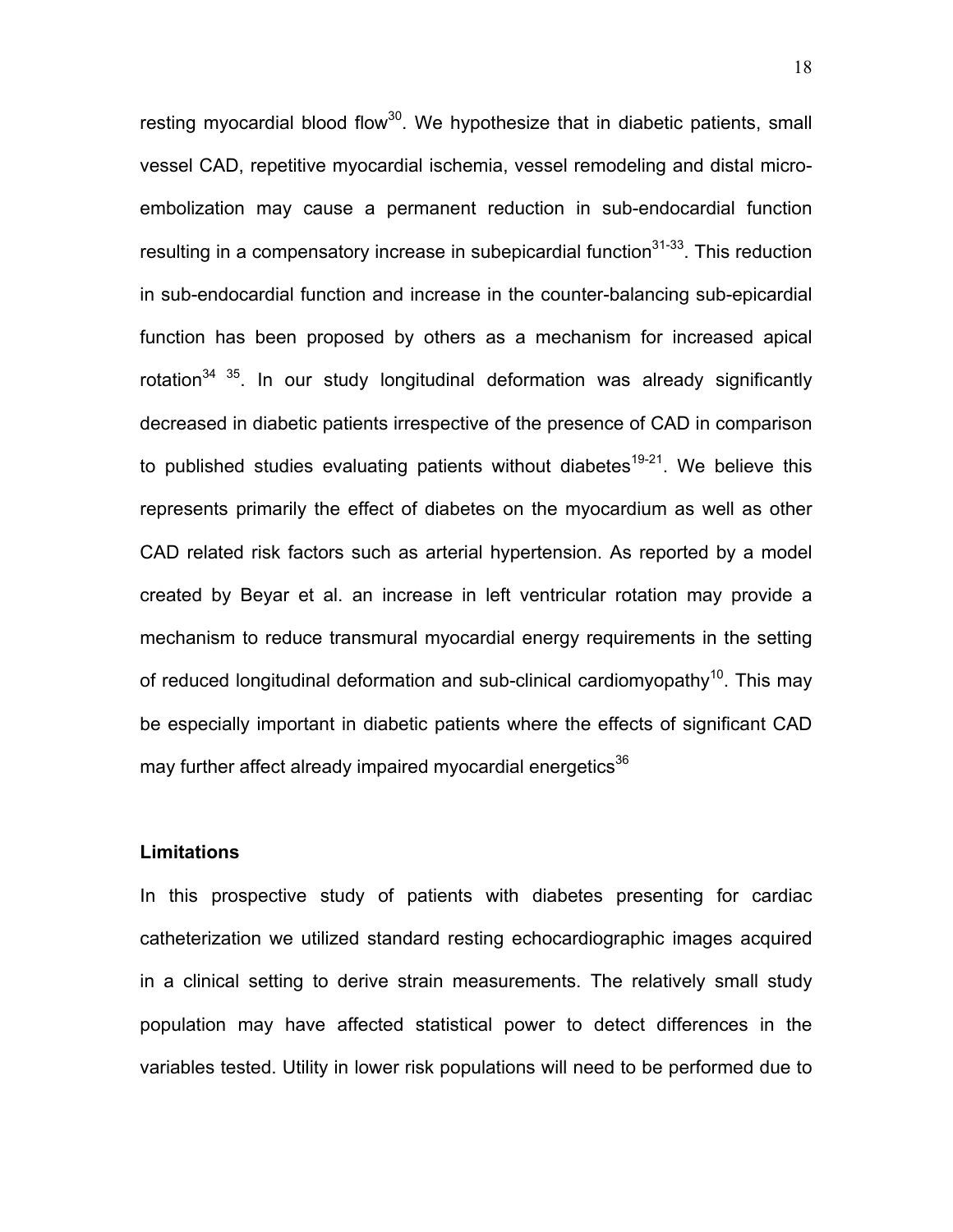referral bias in the study population tested. We chose select strain and rotation parameters to minimize processing time and also to reflect sub-endocardial function, which is most likely to be affected by the effects of CAD. For example, we measured left ventricular apical rotation rather than twist, which requires additional calculation of basal rotation. Apical rotation is the predominant determinant of twist and has shown comparable accuracy when assessing myocardial contractility<sup>37</sup>. Comprehensive data on diabetes control was not available in our population however in the study by Chung et al. diabetes control and duration did not appear to affect the finding of increased resting torsion<sup>27</sup>. Finally neither quantitative angiography nor assessment of coronary flow reserve was performed to confirm lesion hemodynamic signficance, raising the possibility of misclassification of study participants. However, recognizing the pitfalls in accuracy of visual estimation of coronary stenosis, this study was designed to reflect current cardiology practice and data used for decision management.

#### **Summary**

In diabetic patients with significant CAD and normal left ventricular ejection fraction myocardial function was characterized by an increase in LV apical counter-clockwise systolic rotation and rotation rate, providing a distinct feature that may be useful to identify the coexistence of CAD in diabetes. Further studies are needed to better define the mechanisms responsible for these changes, and to evaluate their potential diagnostic applicability and accuracy in a broader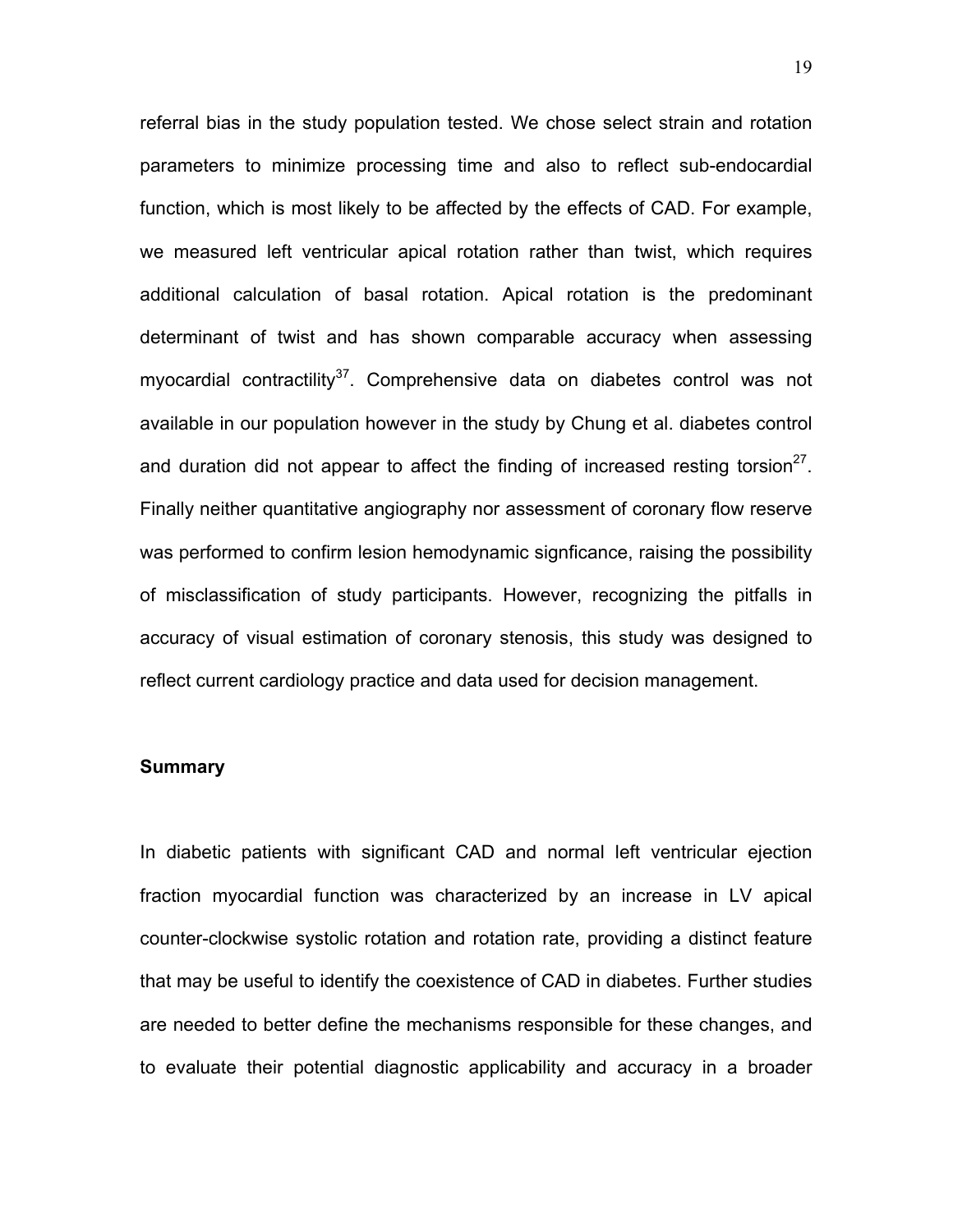patient population.

### **Future Plans**

This study has provided preliminary data for a new line of investigation designed to use both imaging and biomarker evidence for sub-clinical CAD events. A private industry sponsored biomarker pilot study will begin in October 2011 testing whether using a novel high sensitivity troponin assay in patients with stable CAD can detect sub-clinical CAD events and predict future risk of death and myocardial infarction. An NIH RO1 has been submitted to allow a fully powered study to be performed.

### **References:**

- 1. Hu FB, Stampfer MJ, Solomon CG, Liu S, Willett WC, Speizer FE, et al. The impact of diabetes mellitus on mortality from all causes and coronary heart disease in women: 20 years of follow-up. *Arch Intern Med* 2001;161(14):1717-23.
- 2. Malmberg K, Yusuf S, Gerstein HC, Brown J, Zhao F, Hunt D, et al. Impact of diabetes on long-term prognosis in patients with unstable angina and non-Q-wave myocardial infarction: results of the OASIS (Organization to Assess Strategies for Ischemic Syndromes) Registry. *Circulation* 2000;102(9):1014-9.
- 3. Bax JJ, Young LH, Frye RL, Bonow RO, Steinberg HO, Barrett EJ. Screening for coronary artery disease in patients with diabetes. *Diabetes Care* 2007;30(10):2729-36.
- 4. Fernandes VR, Polak JF, Edvardsen T, Carvalho B, Gomes A, Bluemke DA, et al. Subclinical atherosclerosis and incipient regional myocardial dysfunction in asymptomatic individuals: the Multi-Ethnic Study of Atherosclerosis (MESA). *J Am Coll Cardiol* 2006;47(12):2420-8.
- 5. Perk G, Tunick PA, Kronzon I. Non-Doppler two-dimensional strain imaging by echocardiography--from technical considerations to clinical applications. *J Am Soc Echocardiogr* 2007;20(3):234-43.
- 6. Greenbaum RA, Ho SY, Gibson DG, Becker AE, Anderson RH. Left ventricular fibre architecture in man. *Br Heart J* 1981;45(3):248-63.
- 7. Sengupta PP, Korinek J, Belohlavek M, Narula J, Vannan MA, Jahangir A, et al. Left ventricular structure and function: basic science for cardiac imaging. *J Am Coll Cardiol* 2006;48(10):1988-2001.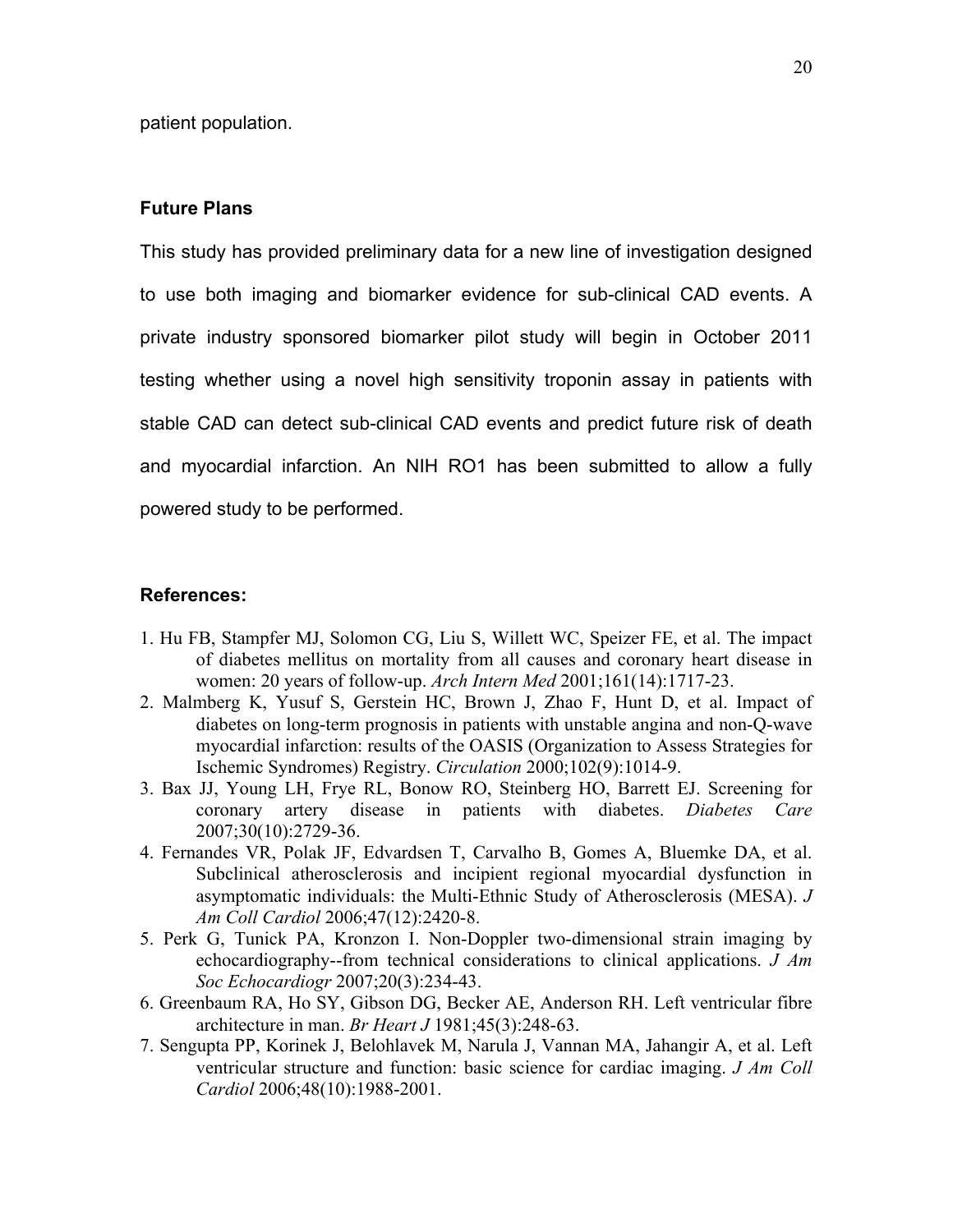- 8. Narula J, Vannan MA, DeMaria AN. Of that Waltz in my heart. *J Am Coll Cardiol* 2007;49(8):917-20.
- 9. Ingels NB, Jr., Hansen DE, Daughters GT, 2nd, Stinson EB, Alderman EL, Miller DC. Relation between longitudinal, circumferential, and oblique shortening and torsional deformation in the left ventricle of the transplanted human heart. *Circ Res* 1989;64(5):915-27.
- 10. Beyar R, Sideman S. Left ventricular mechanics related to the local distribution of oxygen demand throughout the wall. *Circ Res* 1986;58(5):664-77.
- 11. Pfeffer MA. Left ventricular remodeling after acute myocardial infarction. *Annu Rev Med* 1995;46:455-66.
- 12. Bashore TM, Bates ER, Berger PB, Clark DA, Cusma JT, Dehmer GJ, et al. American College of Cardiology/Society for Cardiac Angiography and Interventions Clinical Expert Consensus Document on cardiac catheterization laboratory standards. A report of the American College of Cardiology Task Force on Clinical Expert Consensus Documents. *J Am Coll Cardiol* 2001;37(8):2170- 214.
- 13. Youden WJ. Index for rating diagnostic tests. *Cancer* 1950;3(1):32-5.
- 14. Lachin JM. The role of measurement reliability in clinical trials. *Clin Trials* 2004;1(6):553-66.
- 15. Volpi A, De Vita C, Franzosi MG, Geraci E, Maggioni AP, Mauri F, et al. Determinants of 6-month mortality in survivors of myocardial infarction after thrombolysis. Results of the GISSI-2 data base. The Ad hoc Working Group of the Gruppo Italiano per lo Studio della Sopravvivenza nell'Infarto Miocardico (GISSI)-2 Data Base. *Circulation* 1993;88(2):416-29.
- 16. Cramariuc D, Gerdts E, Davidsen ES, Segadal L, Matre K. Myocardial deformation in aortic valve stenosis: relation to left ventricular geometry. *Heart* 2010;96(2):106-12.
- 17. Edvardsen T, Detrano R, Rosen BD, Carr JJ, Liu K, Lai S, et al. Coronary artery atherosclerosis is related to reduced regional left ventricular function in individuals without history of clinical cardiovascular disease: the Multiethnic Study of Atherosclerosis. *Arterioscler Thromb Vasc Biol* 2006;26(1):206-11.
- 18. Yan RT, Bluemke D, Gomes A, Burke G, Shea S, Liu K, et al. Regional Left Ventricular Myocardial Dysfunction as a Predictor of Incident Cardiovascular Events MESA (Multi-Ethnic Study of Atherosclerosis). *J Am Coll Cardiol* 2011;57(17):1735-44.
- 19. Shimoni S, Gendelman G, Ayzenberg O, Smirin N, Lysyansky P, Edri O, et al. Differential effects of coronary artery stenosis on myocardial function: the value of myocardial strain analysis for the detection of coronary artery disease. *J Am Soc Echocardiogr* 2011;24(7):748-57.
- 20. Choi JO, Cho SW, Song YB, Cho SJ, Song BG, Lee SC, et al. Longitudinal 2D strain at rest predicts the presence of left main and three vessel coronary artery disease in patients without regional wall motion abnormality. *Eur J Echocardiogr* 2009;10(5):695-701.
- 21. Nucifora G, Schuijf JD, Delgado V, Bertini M, Scholte AJ, Ng AC, et al. Incremental value of subclinical left ventricular systolic dysfunction for the identification of patients with obstructive coronary artery disease. *Am Heart J* 2010;159(1):148-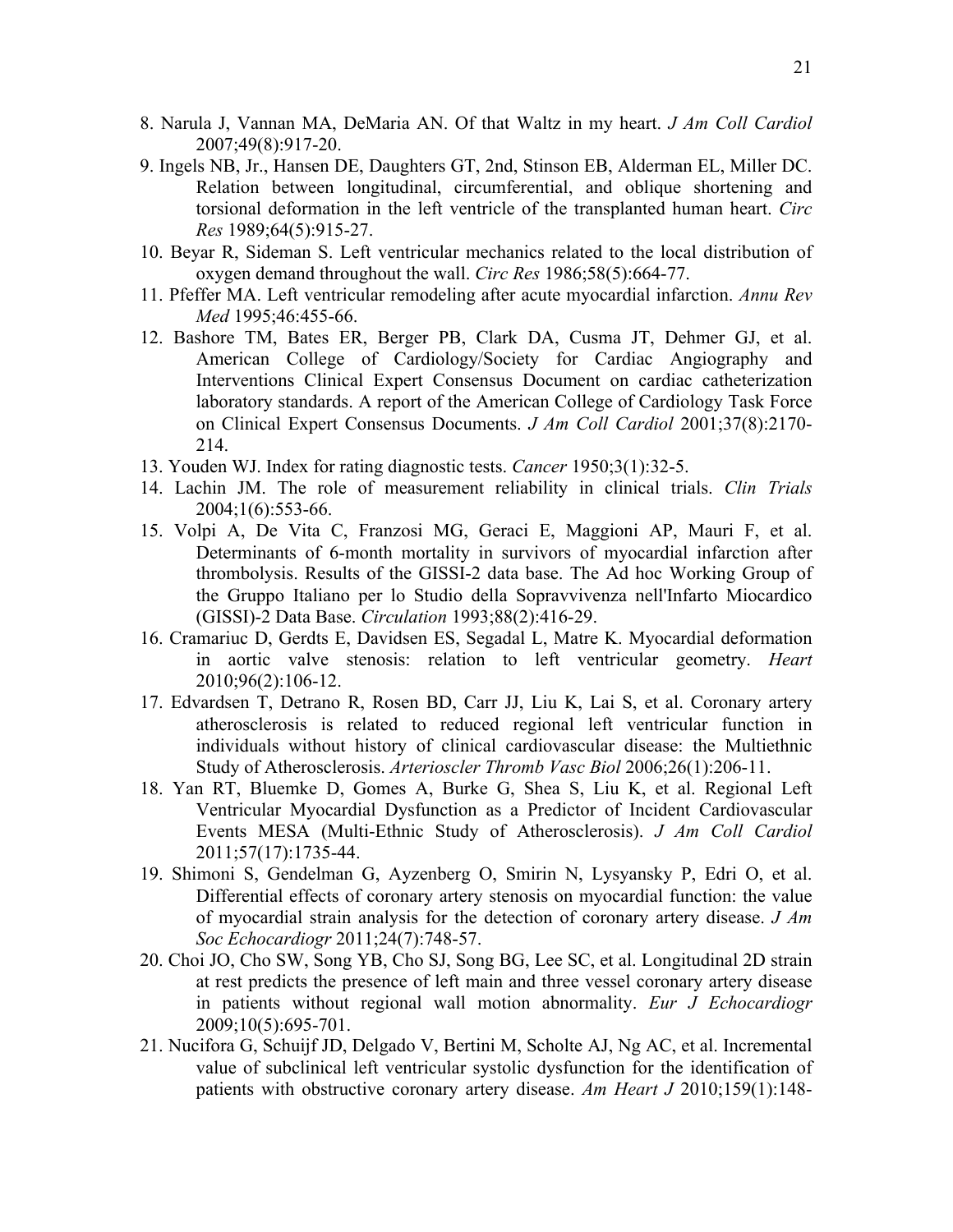57.

- 22. Jamal F, Kukulski T, Strotmann J, Szilard M, D'Hooge J, Bijnens B, et al. Quantification of the spectrum of changes in regional myocardial function during acute ischemia in closed chest pigs: an ultrasonic strain rate and strain study. *J Am Soc Echocardiogr* 2001;14(9):874-84.
- 23. Knudtson ML, Galbraith PD, Hildebrand KL, Tyberg JV, Beyar R. Dynamics of left ventricular apex rotation during angioplasty: a sensitive index of ischemic dysfunction. *Circulation* 1997;96(3):801-8.
- 24. Kroeker CA, Tyberg JV, Beyar R. Effects of ischemia on left ventricular apex rotation. An experimental study in anesthetized dogs. *Circulation* 1995;92(12):3539-48.
- 25. Bertini M, Delgado V, Nucifora G, Ajmone Marsan N, Ng AC, Shanks M, et al. Left ventricular rotational mechanics in patients with coronary artery disease: differences in subendocardial and subepicardial layers. *Heart* 2010;96(21):1737- 43.
- 26. Fonseca CG, Dissanayake AM, Doughty RN, Whalley GA, Gamble GD, Cowan BR, et al. Three-dimensional assessment of left ventricular systolic strain in patients with type 2 diabetes mellitus, diastolic dysfunction, and normal ejection fraction. *Am J Cardiol* 2004;94(11):1391-5.
- 27. Chung J, Abraszewski P, Yu X, Liu W, Krainik AJ, Ashford M, et al. Paradoxical increase in ventricular torsion and systolic torsion rate in type I diabetic patients under tight glycemic control. *J Am Coll Cardiol* 2006;47(2):384-90.
- 28. Shivu GN, Abozguia K, Phan TT, Ahmed I, Weaver R, Narendran P, et al. Increased left ventricular torsion in uncomplicated type 1 diabetic patients: the role of coronary microvascular function. *Diabetes Care* 2009;32(9):1710-2.
- 29. Nagel E, Klein C, Paetsch I, Hettwer S, Schnackenburg B, Wegscheider K, et al. Magnetic resonance perfusion measurements for the noninvasive detection of coronary artery disease. *Circulation* 2003;108(4):432-7.
- 30. Gould KL, Hamilton GW, Lipscomb K, Ritchie JL, Kennedy JW. Method for assessing stress-induced regional malperfusion during coronary arteriography. Experimental validation and clinical application. *Am J Cardiol* 1974;34(5):557- 64.
- 31. Dokainish H, Pillai M, Murphy SA, DiBattiste PM, Schweiger MJ, Lotfi A, et al. Prognostic implications of elevated troponin in patients with suspected acute coronary syndrome but no critical epicardial coronary disease: a TACTICS-TIMI-18 substudy. *J Am Coll Cardiol* 2005;45(1):19-24.
- 32. Topol EJ, Yadav JS. Recognition of the importance of embolization in atherosclerotic vascular disease. *Circulation* 2000;101(5):570-80.
- 33. Kloner RA, Jennings RB. Consequences of brief ischemia: stunning, preconditioning, and their clinical implications: part 2. *Circulation* 2001;104(25):3158-67.
- 34. Nakatani S. Left ventricular rotation and twist: why should we learn? *J Cardiovasc Ultrasound* 2011;19(1):1-6.
- 35. Sengupta PP, Tajik AJ, Chandrasekaran K, Khandheria BK. Twist mechanics of the left ventricle: principles and application. *JACC Cardiovasc Imaging* 2008;1(3):366-76.
- 36. Shivu GN, Phan TT, Abozguia K, Ahmed I, Wagenmakers A, Henning A, et al.